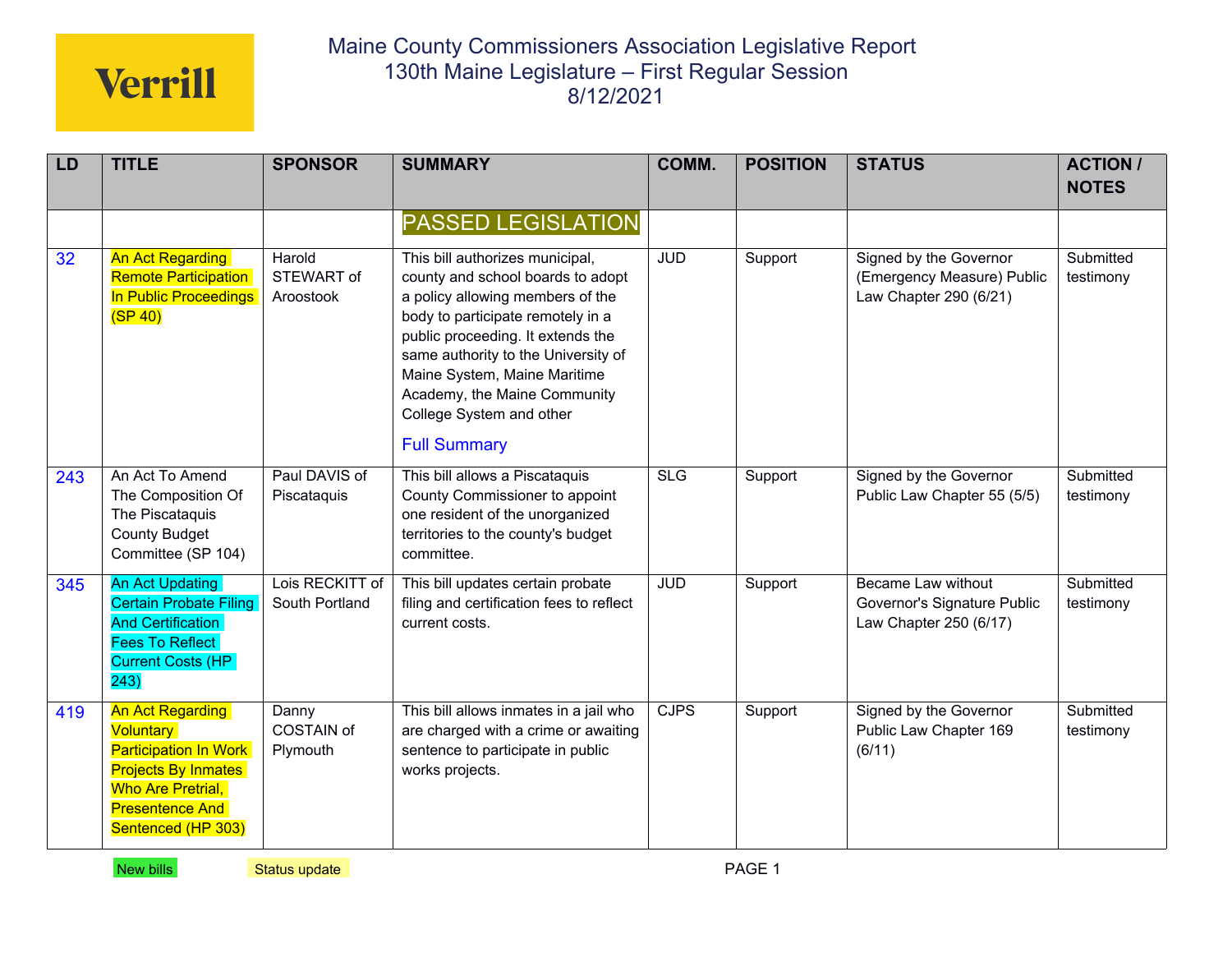| 467 | An Act To Support E-<br>9-1-1 Dispatchers<br><b>And Corrections</b><br><b>Officers Diagnosed</b><br><b>With Post-traumatic</b><br><b>Stress Disorder (HP</b><br>343)                                                            | Kathleen<br>DILLINGHAM of<br>Oxford       | This bill adds corrections officers<br>and E-9-1-1 dispatchers to the list of<br>employees for whom there is a<br>rebuttable presumption under the<br>laws governing workers'<br>compensation that when the<br>employee is diagnosed by a<br>licensed psychiatrist or psychologist<br>as having post-traumatic stress<br>disorder resulting from                                | LAH         | Support           | Signed by the Governor<br>Public Law Chapter 419 (7/8)                    | Submitted<br>testimony |
|-----|---------------------------------------------------------------------------------------------------------------------------------------------------------------------------------------------------------------------------------|-------------------------------------------|---------------------------------------------------------------------------------------------------------------------------------------------------------------------------------------------------------------------------------------------------------------------------------------------------------------------------------------------------------------------------------|-------------|-------------------|---------------------------------------------------------------------------|------------------------|
| 475 | Resolve, To Create<br>The Frequent Users<br>System Engagement<br>Collaborative (HP<br>349)                                                                                                                                      | Victoria<br>MORALES of<br>South Portland  | <b>Full Summary</b><br>This resolve establishes the<br><b>Frequent Users System</b><br>Engagement Collaborative in order<br>to develop a plan to provide stable<br>housing and community services to<br>200 persons who are homeless or<br>at risk of homelessness who are the<br>most frequent consumers of high-<br>cost services, such as psychiatric<br><b>Full Summary</b> | <b>HHS</b>  | Support           | Signed by the Governor<br>(Emergency Measure)<br>Resolve Chapter 23 (6/8) | Submitted<br>testimony |
| 513 | <b>An Act Regarding</b><br><b>The Citizen Members</b><br><b>And The Complaint</b><br><b>Review Committee</b><br>Of The Board Of<br><b>Trustees Of The</b><br><b>Maine Criminal</b><br><b>Justice Academy (HP</b><br><b>376)</b> | Lois RECKITT of<br>South Portland         | This bill expands the membership of<br>the board of trustees of the Maine<br>Criminal Justice Academy from 18<br>to 19 by adding a county<br>commissioner who is not and has<br>never been a sworn member of a<br>law enforcement agency. The bill<br>also expands the<br><b>Full Summary</b>                                                                                   | <b>CJPS</b> | Support           | Signed by the Governor<br>Public Law Chapter 196<br>(6/14)                | Submitted<br>testimony |
| 521 | An Act To Modify The<br><b>Rule-making Process</b><br>For Establishing                                                                                                                                                          | Joseph<br><b>BALDACCI of</b><br>Penobscot | This bill amends the laws governing<br>the authority of the Commissioner of<br>Corrections to establish standards                                                                                                                                                                                                                                                               | <b>CJPS</b> | Support           | Signed by the Governor<br>Public Law Chapter 171<br>(6/11)                | Submitted<br>testimony |
|     | New bills                                                                                                                                                                                                                       | Status update                             |                                                                                                                                                                                                                                                                                                                                                                                 |             | PAGE <sub>2</sub> |                                                                           |                        |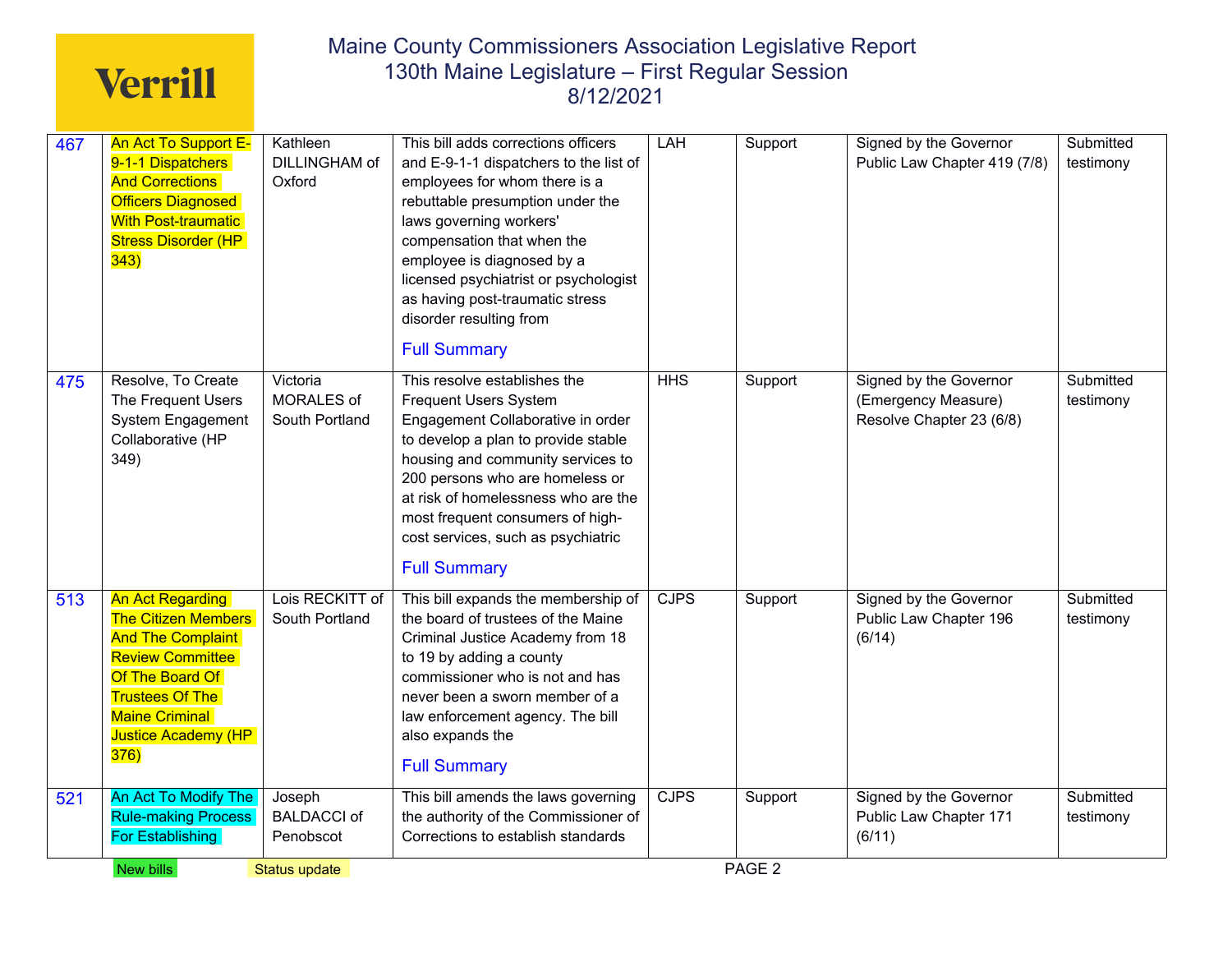|     |                                                                                                                                               |                                          | adopted through the major<br>substantive rule-making process set<br>forth in the Maine Administrative<br><b>Full Summary</b>                                                                                                                                                                                                                    |            |         |                                                            |                        |
|-----|-----------------------------------------------------------------------------------------------------------------------------------------------|------------------------------------------|-------------------------------------------------------------------------------------------------------------------------------------------------------------------------------------------------------------------------------------------------------------------------------------------------------------------------------------------------|------------|---------|------------------------------------------------------------|------------------------|
| 573 | An Act Concerning<br>Records Of The<br><b>Employment Of Law</b><br><b>Enforcement Officers</b><br><b>And Corrections</b><br>Officers (HP 418) | Patrick COREY<br>of Windham              | This bill requires a law enforcement<br>officer or corrections officer who<br>applies for employment with a law<br>enforcement agency, correctional<br>facility or county or regional jail,<br>when the applicant is employed by<br>or within 90 days prior to the<br>application employed by another<br>law enforcement<br><b>Full Summary</b> | CJPS       | Support | Signed by the Governor<br>Public Law Chapter 256<br>(6/17) | Submitted<br>testimony |
| 589 | An Act To Provide<br>Access To Justice<br>For Victims Of Child<br>Sexual Abuse (HP<br>432)                                                    | Lori GRAMLICH<br>of Old Orchard<br>Beach | This bill does the following. 1. It<br>exempts claims based upon a<br>sexual act toward a minor from<br>Maine Tort Claims Act provisions on<br>required notice to a governmental<br>entity and time limitations. 2. It<br>revives for a period of 2 years,<br>beginning 6 months<br><b>Full Summary</b>                                         | <b>JUD</b> | Oppose  | Signed by the Governor<br>Public Law Chapter 301<br>(6/21) | Submitted<br>testimony |
| 596 | An Act To Improve<br>The Law Regarding<br>Abandoned Roads<br>(SP 234)                                                                         | <b>Ned CLAXTON</b><br>of Androscoggin    | This bill, effective October 1, 2021,<br>repeals the current statute on the<br>abandonment of town ways and<br>enacts a new abandonment process<br>in statute that a municipality may<br>choose to follow to declare a town<br>way abandoned. This process                                                                                      | SLG        | Oppose  | Signed by the Governor<br>Public Law Chapter 145<br>(6/10) | Submitted<br>testimony |
|     | New bills                                                                                                                                     | <b>Status update</b>                     |                                                                                                                                                                                                                                                                                                                                                 |            | PAGE 3  |                                                            |                        |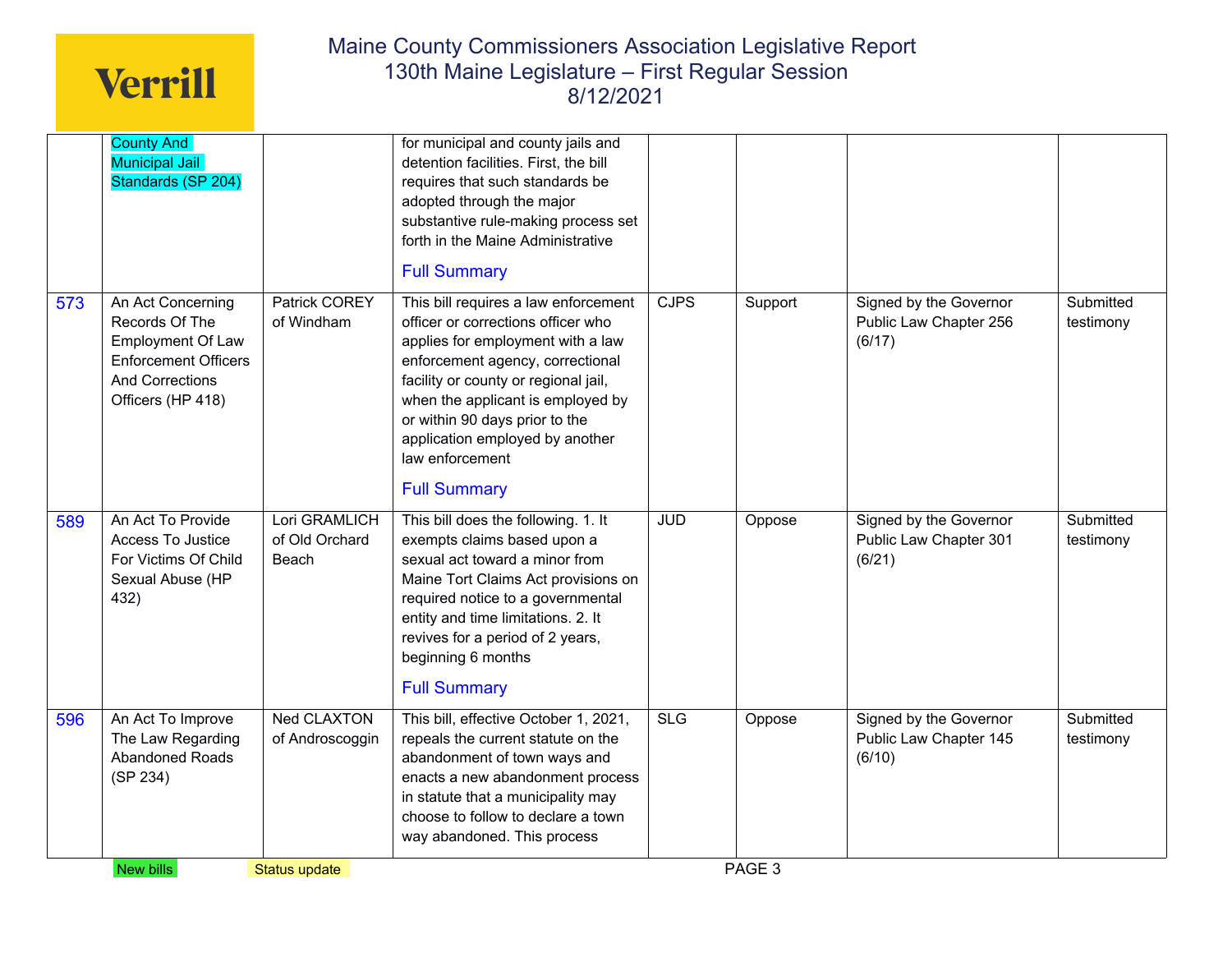|     |                                                                                                                                                                                     |                                            | includes notice provisions to<br>abutting property<br><b>Full Summary</b>                                                                                                                                                                                                                                                                                                                                   |             |             |                                                                          |                        |
|-----|-------------------------------------------------------------------------------------------------------------------------------------------------------------------------------------|--------------------------------------------|-------------------------------------------------------------------------------------------------------------------------------------------------------------------------------------------------------------------------------------------------------------------------------------------------------------------------------------------------------------------------------------------------------------|-------------|-------------|--------------------------------------------------------------------------|------------------------|
| 663 | Resolve, Establishing<br>A Comprehensive<br>Substance Use<br><b>Disorder Treatment</b><br>Pilot Program For<br>Maine's Incarcerated<br>Population (HP 490)                          | Charlotte<br><b>WARREN of</b><br>Hallowell | This bill requires the Commissioner<br>of Corrections to establish and<br>maintain a substance use disorder<br>treatment program in the<br>correctional facilities, which must<br>provide for substance use disorder<br>screening and assessment on<br>intake, medically managed<br>withdrawal, all medication-assisted<br>treatment options approved by the<br><b>United States</b><br><b>Full Summary</b> | <b>CJPS</b> | <b>NFNA</b> | Became Law without<br>Governor's Signature<br>Resolve Chapter 113 (7/15) | Submitted<br>testimony |
| 719 | Resolve, To Establish<br><b>The Commission To</b><br>Create A Plan To<br><b>Incorporate The</b><br><b>Probate Courts Into</b><br><b>The Judicial Branch</b><br>(HP <sub>530</sub> ) | Barbara<br>CARDONE of<br>Bangor            | This resolve establishes the<br>Commission To Create a Plan To<br>Incorporate the Probate Courts into<br>the Judicial Branch including<br>Legislators and interested parties to<br>create a plan describing how a<br>probate system with full-time judges<br>can be created and funded. The<br>Joint Standing Committee on<br><b>Full Summary</b>                                                           | <b>JUD</b>  | Oppose      | Signed by the Governor<br>Resolve Chapter 104 (7/6)                      | Submitted<br>testimony |
| 776 | <b>An Act To Amend</b><br>The Length Of Time<br><b>And Circumstances</b><br>For Which A Sheriff<br>May Furlough<br><b>Individuals</b><br>Incarcerated In A<br>County Jail (HP 581)  | Danny<br>COSTAIN of<br>Plymouth            | This bill extends from 3 to 7 days<br>the length of time that a sheriff may<br>furlough a person who is<br>incarcerated in a county jail. The bill<br>adds to the purposes for which<br>furlough may be granted<br>participation in a program operated<br>by a                                                                                                                                              | <b>JUD</b>  | Support     | Signed by the Governor<br>Public Law Chapter 211<br>(6/15)               | Submitted<br>testimony |
|     | New bills                                                                                                                                                                           | Status update                              |                                                                                                                                                                                                                                                                                                                                                                                                             |             | PAGE 4      |                                                                          |                        |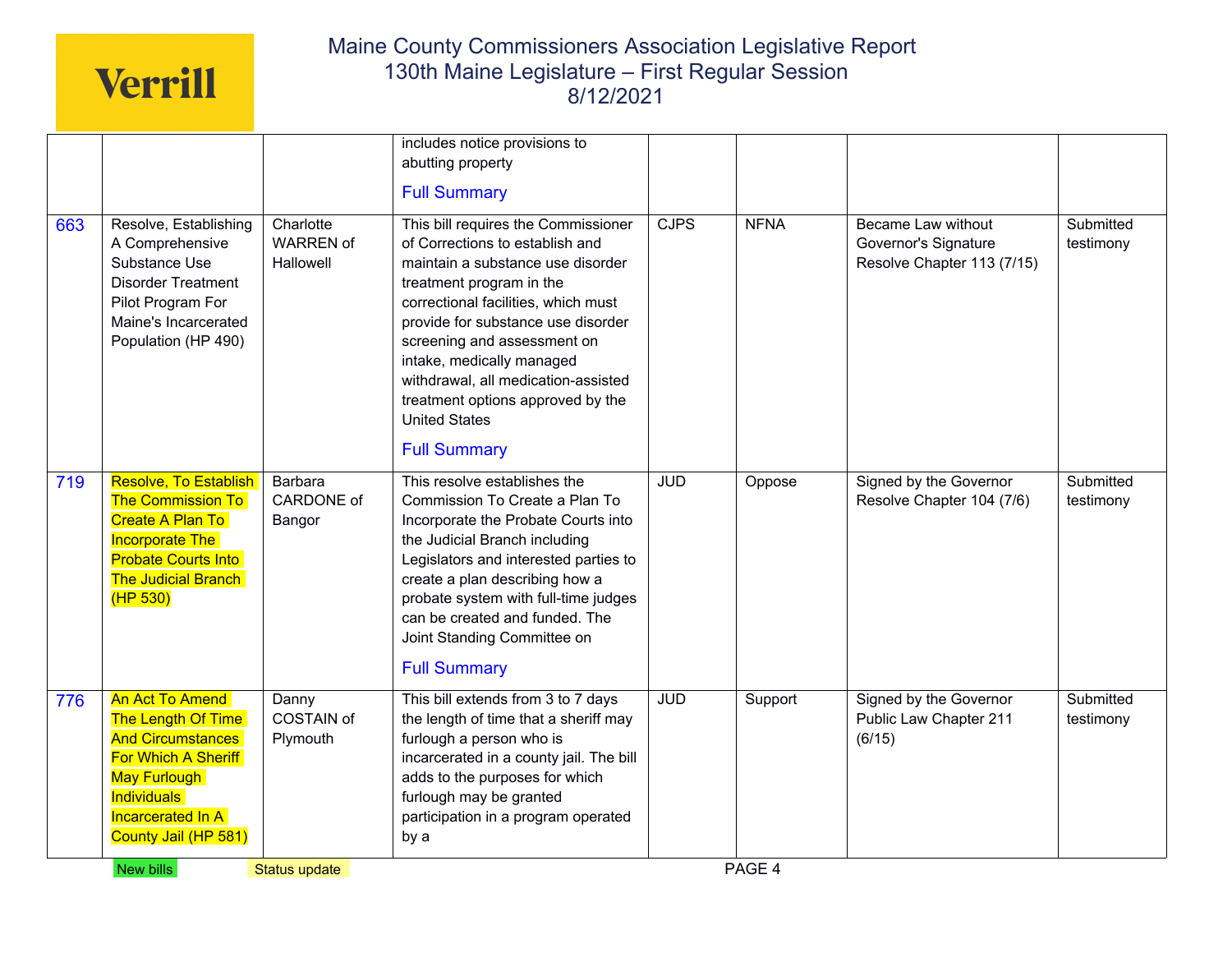|          |                                                                                                                                                                           |                                              | <b>Full Summary</b>                                                                                                                                                                                                                                                                                                                                    |            |         |                                                            |                        |
|----------|---------------------------------------------------------------------------------------------------------------------------------------------------------------------------|----------------------------------------------|--------------------------------------------------------------------------------------------------------------------------------------------------------------------------------------------------------------------------------------------------------------------------------------------------------------------------------------------------------|------------|---------|------------------------------------------------------------|------------------------|
| 788      | An Act To Align The<br><b>Preconviction And</b><br>Post-conviction<br><b>Discretionary</b><br><b>Deductions For Time</b><br>Served (HP 593)                               | Jeffrey<br><b>EVANGELOS of</b><br>Friendship | This bill increases the discretionary<br>deduction for time served for a<br>person who serves time while<br>awaiting trial, during trial, post-trial<br>while awaiting sentencing or post-<br>sentencing prior to the date on<br>which the sentence commenced<br>either to await transportation to the<br>place of imprisonment<br><b>Full Summary</b> | <b>JUD</b> | Support | Signed by the Governor<br>Public Law Chapter 330<br>(6/22) | Submitted<br>testimony |
| 894      | An Act To Increase<br>Government<br>Accountability By<br>Removing The<br>Restriction On The<br>Dissemination Of<br>Information<br>Regarding<br>Investigations (HP<br>650) | Charlotte<br><b>WARREN of</b><br>Hallowell   | This bill repeals the law prohibiting<br>a Maine criminal justice agency<br>from confirming the existence or<br>nonexistence of confidential<br>intelligence and investigative record<br>information to any person or public<br>or private entity that is not eligible to<br>receive that information.                                                 | CJPS       | Oppose  | Signed by the Governor<br>Public Law Chapter 153<br>(6/10) | Submitted<br>testimony |
| 957      | An Act To Authorize<br><b>Expanded Deferred</b><br>Disposition<br>Requirements (SP<br>309)                                                                                | <b>Chloe MAXMIN</b><br>of Lincoln            | This bill allows the court to sentence<br>to an alternative sentencing<br>program a person who is eligible for<br>a deferred disposition. This bill also<br>authorizes a sheriff in charge of a<br>county jail or in a county that shares<br>a regional jail with other counties<br><b>Full Summary</b>                                                | <b>JUD</b> | Support | Signed by the Governor<br>Public Law Chapter 338<br>(6/23) | Submitted<br>testimony |
| 100<br>8 | An Act To Require<br><b>Joint Use Entities To</b><br><b>Establish Permanent</b><br><b>Liaisons With All</b>                                                               | Denise TEPLER<br>of Topsham                  | This bill requires a joint use entity,<br>which includes a public utility, voice<br>service provider, dark fiber provider,<br>wholesale or retail competitive local                                                                                                                                                                                    | <b>EUT</b> | Support | Signed by the Governor<br>Public Law Chapter 154<br>(6/10) | Submitted<br>testimony |
|          | New bills                                                                                                                                                                 | <b>Status update</b>                         |                                                                                                                                                                                                                                                                                                                                                        |            | PAGE 5  |                                                            |                        |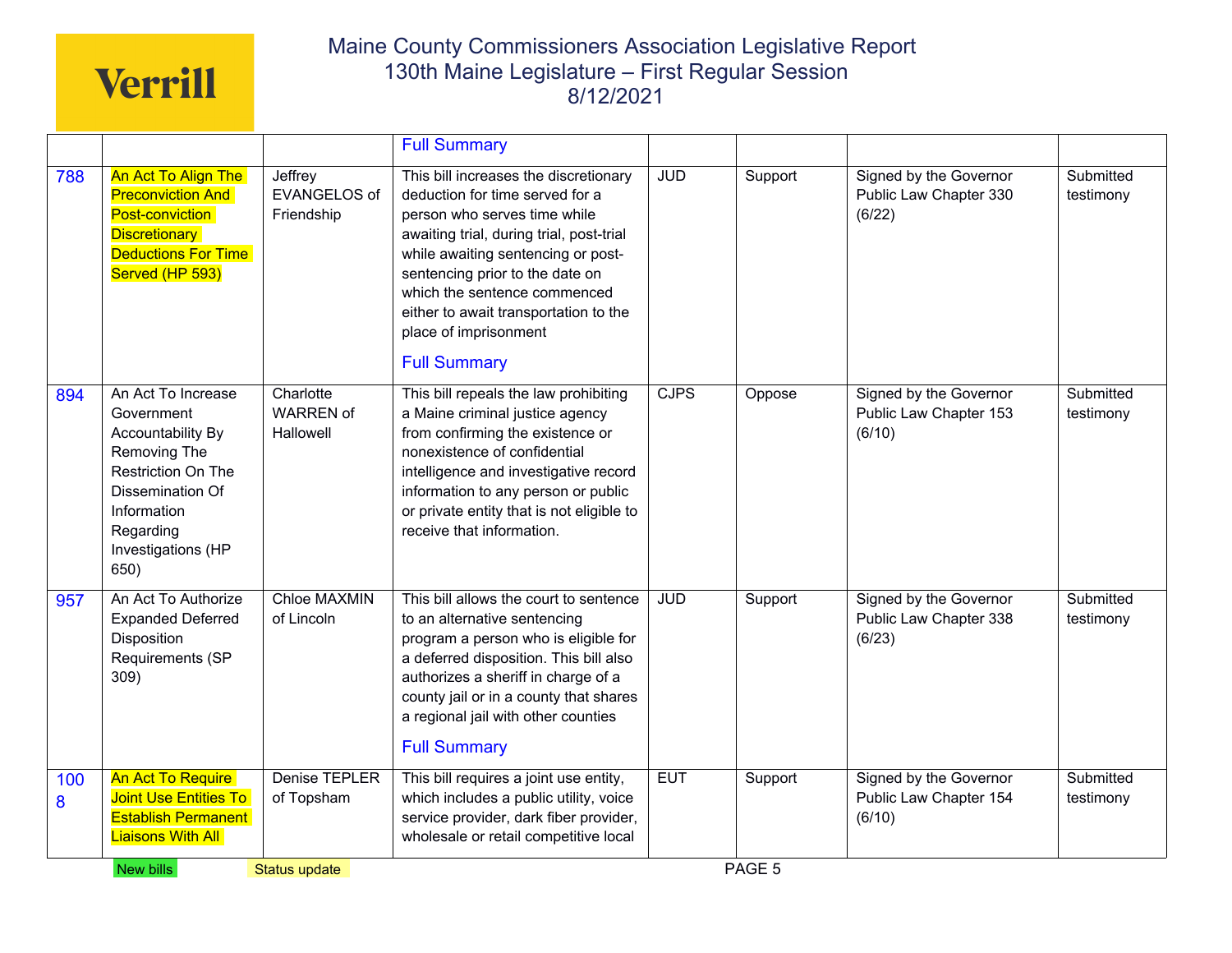|          | <b>County Emergency</b><br><b>Management</b><br>Agencies (HP 746)                                                                                                              |                                          | exchange carrier, cable television<br>system, unlit fiber provider,<br>telecommunications service<br>provider or information service<br>provider, to designate a permanent<br>liaison with each<br><b>Full Summary</b>                                                                                                                    |            |             |                                                                                |                        |
|----------|--------------------------------------------------------------------------------------------------------------------------------------------------------------------------------|------------------------------------------|-------------------------------------------------------------------------------------------------------------------------------------------------------------------------------------------------------------------------------------------------------------------------------------------------------------------------------------------|------------|-------------|--------------------------------------------------------------------------------|------------------------|
| 100<br>9 | Resolve, To Create<br><b>The Working Group</b><br><b>To Design Jail</b><br>Resource Navigator<br><b>Services For Maine</b><br><b>County Jails (HP</b><br>747)                  | Colleen<br>MADIGAN of<br>Waterville      | This resolve directs the Department<br>of Health and Human Services to<br>designate an intensive case<br>manager working in the county jails<br>to serve as a health care<br>ombudsman to oversee county jail<br>inmates with medical and mental<br>health care needs and connect<br>them to the<br><b>Full Summary</b>                   | HHS        | <b>NFNA</b> | <b>Became Law without</b><br>Governor's Signature<br>Resolve Chapter 100 (7/1) | Submitted<br>testimony |
| 120<br>9 | An Act To Establish<br><b>Municipal Cost</b><br><b>Components For</b><br><b>Unorganized Territory</b><br>Services To Be<br>Rendered In Fiscal<br>Year 2021-22 (HP<br>884)      |                                          | This bill establishes municipal cost<br>components for state and county<br>services provided to the<br>unorganized territory that would<br>normally be paid for by a<br>municipality.                                                                                                                                                     | <b>TAX</b> | Support     | Signed by the Governor<br>(Emergency Measure) Public<br>Law Chapter 93 (6/8)   | Submitted<br>testimony |
| 130<br>6 | Resolve, To Facilitate<br>The Inclusion Of<br><b>Crisis Response</b><br>Services In<br><b>Emergency Services</b><br><b>Offered Through The</b><br>$E-9-1-1$ System (HP<br>962) | Victoria<br>MORALES of<br>South Portland | This bill amends the law regulating<br>the provision of emergency services<br>under the State's E-9-1-1 system by<br>including crisis response services<br>as part of those emergency services<br>to be offered to individuals<br>experiencing mental health<br>emergencies, emergencies relating<br>to a substance use disorder or other | <b>EUT</b> | <b>NFNA</b> | Signed by the Governor<br>Resolve Chapter 29 (6/8)                             | Submitted<br>testimony |
|          | New bills                                                                                                                                                                      | <b>Status update</b>                     |                                                                                                                                                                                                                                                                                                                                           |            | PAGE 6      |                                                                                |                        |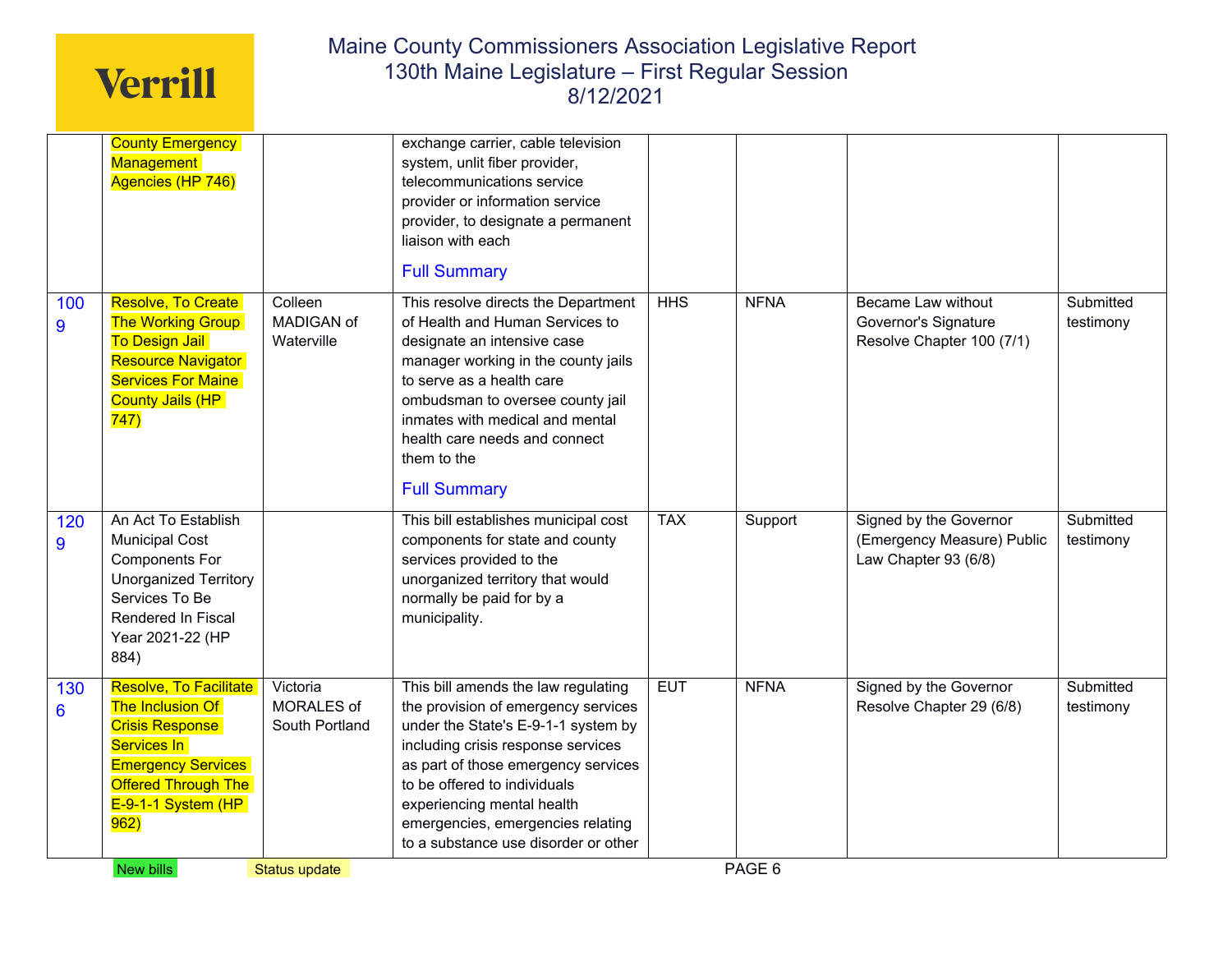|     |                                                                                                                                                                                                                                                            |                                          | <b>Full Summary</b>                                                                                                                                                                                                                                                                                                                                                         |            |                   |                                                                                                                                                      |                        |
|-----|------------------------------------------------------------------------------------------------------------------------------------------------------------------------------------------------------------------------------------------------------------|------------------------------------------|-----------------------------------------------------------------------------------------------------------------------------------------------------------------------------------------------------------------------------------------------------------------------------------------------------------------------------------------------------------------------------|------------|-------------------|------------------------------------------------------------------------------------------------------------------------------------------------------|------------------------|
|     |                                                                                                                                                                                                                                                            |                                          | <b>CARRY OVER LDS</b>                                                                                                                                                                                                                                                                                                                                                       |            |                   |                                                                                                                                                      |                        |
| 50  | An Act To Authorize<br>A General Fund Bond<br>Issue To Invest In<br><b>Housing For Persons</b><br>Who Are Homeless<br>(HP 16)                                                                                                                              | Michael<br><b>BRENNAN of</b><br>Portland | The funds provided by this bond<br>issue, in the amount of<br>\$15,000,000, will be used for capital<br>construction costs for housing for<br>persons who are homeless.                                                                                                                                                                                                     | <b>AFA</b> | Support           | Carried over, in the same<br>posture, to any special or<br>regular session of the 130th<br>Legislature, pursuant to Joint<br>Order HP 1302. (7/19)   | Submitted<br>testimony |
| 211 | An Act To Support<br><b>Emergency Shelter</b><br><b>Access For Persons</b><br>Experiencing<br>Homelessness (HP<br>146)                                                                                                                                     | Kristen<br>CLOUTIER of<br>Lewiston       | This bill includes ongoing General<br>Fund appropriations of \$3,000,000<br>per year to the Shelter Operating<br>Subsidy program within the Maine<br>State Housing Authority to support<br>operations and capacity at low-<br>barrier emergency homeless<br>shelters across the State. This bill<br>specifies that the funding is<br>supplemental to<br><b>Full Summary</b> | LAH        | Support           | CARRIED OVER, in the<br>same posture, to any special<br>or regular session of the<br>130th Legislature, pursuant<br>to Joint Order HP 1302<br>(7/19) | Submitted<br>testimony |
| 480 | <b>An Act To Establish A</b><br><b>Presumption Of</b><br><b>Entitlement To</b><br><b>Counsel For A</b><br>Person Who Is The<br><b>Subject Of An Adult</b><br>Guardianship,<br>Conservatorship Or<br>Other Protective<br>Arrangement<br>Proceeding (HP 354) | Barbara<br>CARDONE of<br>Bangor          | This bill establishes a presumption<br>that every adult in a guardianship,<br>conservatorship or other protective<br>arrangement proceeding is entitled<br>to legal representation when not<br>already represented and requires<br>the court to appoint an attorney,<br>except that the presumption may be<br>rebutted if the court finds<br><b>Full Summary</b>            | <b>JUD</b> | Oppose            | Carried over, in the same<br>posture, to any special or<br>regular session of the 130th<br>Legislature, pursuant to Joint<br>Order HP 1302. (7/19)   | Submitted<br>testimony |
| 512 | <b>An Act To Increase</b>                                                                                                                                                                                                                                  | Janice DODGE                             | This bill directs the Department of                                                                                                                                                                                                                                                                                                                                         | <b>HHS</b> | Support           | CARRIED OVER, in the                                                                                                                                 | Submitted              |
|     | New bills                                                                                                                                                                                                                                                  | Status update                            |                                                                                                                                                                                                                                                                                                                                                                             |            | PAGE <sub>7</sub> |                                                                                                                                                      |                        |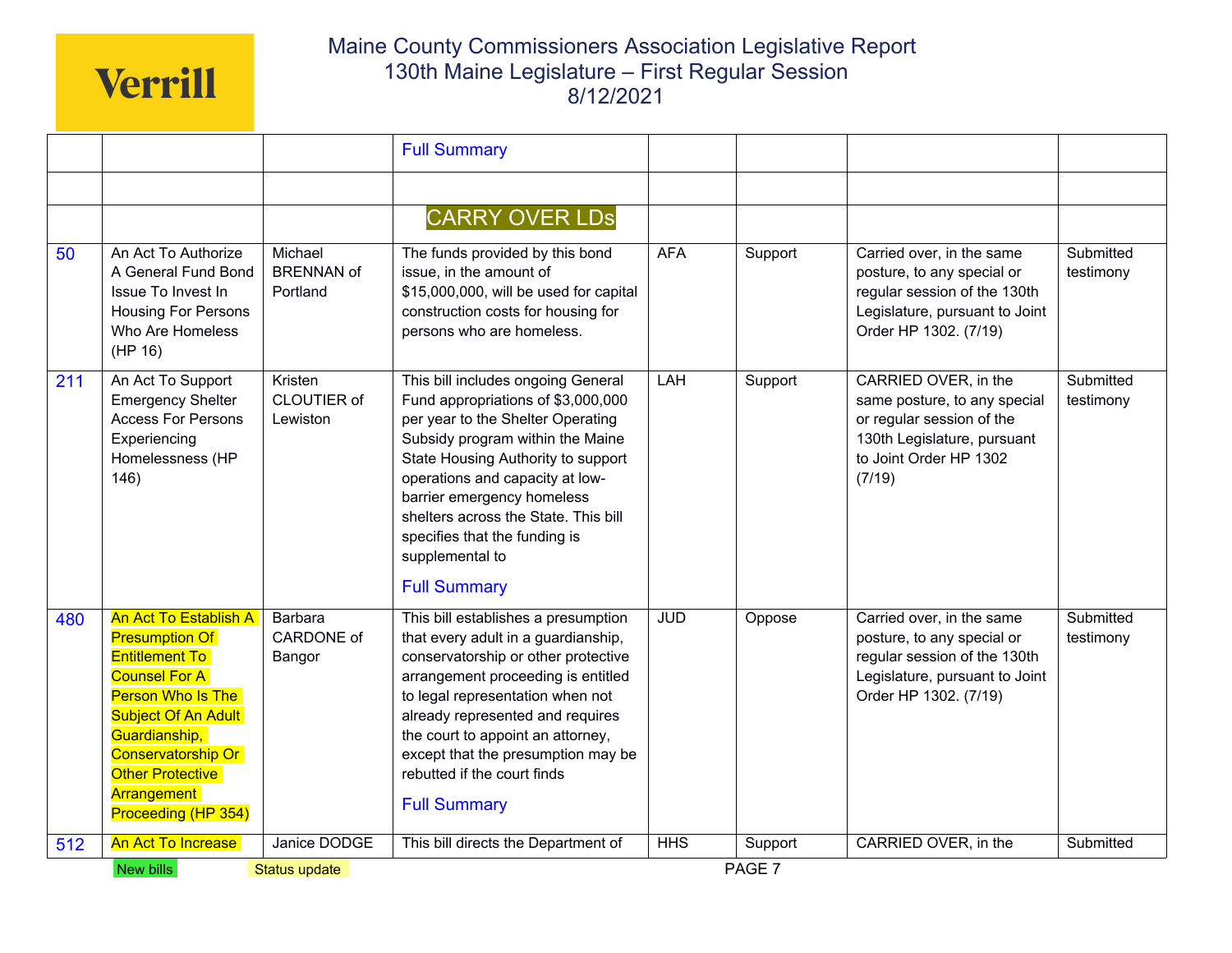|     | <b>The Number Of</b>                       | of Belfast            | Health and Human Services to                                           |            |         | same posture, to any special                                   | testimony      |
|-----|--------------------------------------------|-----------------------|------------------------------------------------------------------------|------------|---------|----------------------------------------------------------------|----------------|
|     | <b>Intensive Case</b><br>Managers (HP 375) |                       | create additional intensive case<br>manager positions so that counties |            |         | or regular session of the<br>130th Legislature, pursuant       |                |
|     |                                            |                       | that do not have a county jail or                                      |            |         | to Joint Order HP 1302                                         |                |
|     |                                            |                       | regional jail will have an intensive                                   |            |         | (7/19)                                                         |                |
|     |                                            |                       | case manager. An intensive case                                        |            |         |                                                                |                |
|     |                                            |                       | manager oversees persons who are<br>detained                           |            |         |                                                                |                |
|     |                                            |                       |                                                                        |            |         |                                                                |                |
|     |                                            |                       | <b>Full Summary</b>                                                    |            |         |                                                                |                |
| 555 | <b>An Act To Expand</b>                    | Michael               | This bill allows public employees,                                     | LAH        | Oppose  | Carried over, in the same                                      | <b>Drafted</b> |
|     | <b>The Rights Of Public</b>                | SYLVESTER of          | including municipal and county                                         |            |         | posture, to any special or                                     | testimony      |
|     | <b>Sector Employees</b><br>(HP 400)        | Portland              | employees, state employees and<br>legislative employees, university,   |            |         | regular session of the 130th<br>Legislature, pursuant to Joint |                |
|     |                                            |                       | academy and community college                                          |            |         | Order HP 1302. (7/19)                                          |                |
|     |                                            |                       | employees and judicial employees,                                      |            |         |                                                                |                |
|     |                                            |                       | but not including employees whose                                      |            |         |                                                                |                |
|     |                                            |                       | duties include protecting public                                       |            |         |                                                                |                |
|     |                                            |                       | safety or judicial employees whose                                     |            |         |                                                                |                |
|     |                                            |                       | duties ensure an individual's<br>procedural due process                |            |         |                                                                |                |
|     |                                            |                       |                                                                        |            |         |                                                                |                |
|     |                                            |                       | <b>Full Summary</b>                                                    |            |         |                                                                |                |
| 574 | An Act To Clarify The                      | William               | This bill clarifies the Maine Food                                     | <b>ACF</b> | Support | CARRIED OVER, IN THE                                           | Submitted      |
|     | Maine Food                                 | PLUECKER of           | Sovereignty Act. The bill amends                                       |            |         | SAME POSTURE, TO ANY                                           | testimony      |
|     | Sovereignty Act (HP                        | Warren                | the definition of "direct producer-to-                                 |            |         | SPECIAL OR REGULAR                                             |                |
|     | 419)                                       |                       | consumer transaction" to mean any                                      |            |         | SESSION OF THE 130th<br>LEGISLATURE, PURSUANT                  |                |
|     |                                            |                       | exchange of food or food products<br>directly between a producer and a |            |         | TO JOINT ORDER HP 1302                                         |                |
|     |                                            |                       | consumer in a manner mutually                                          |            |         | (7/19)                                                         |                |
|     |                                            |                       | agreed upon by the producer and                                        |            |         |                                                                |                |
|     |                                            |                       | consumer of                                                            |            |         |                                                                |                |
|     |                                            |                       | <b>Full Summary</b>                                                    |            |         |                                                                |                |
| 575 | <b>An Act To Establish A</b>               | <b>President Troy</b> | This bill provides that there is a                                     | LAH        | Oppose  | CARRIED OVER, in the                                           | Submitted      |
|     | Conditional                                | JACKSON of            | rebuttable presumption that an                                         |            |         | same posture, to any special                                   | testimony      |
|     | New bills                                  | <b>Status update</b>  |                                                                        |            | PAGE 8  |                                                                |                |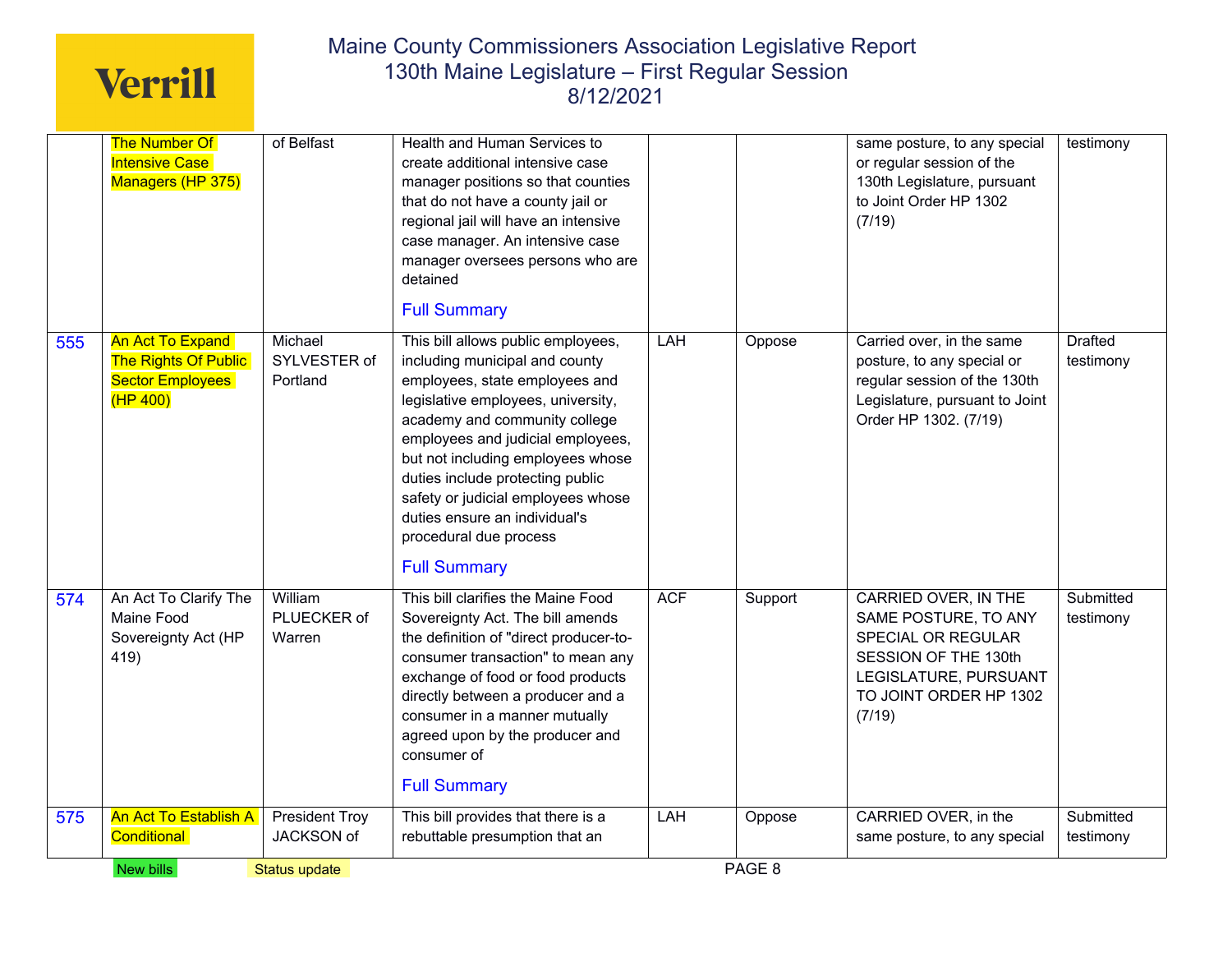|     | <b>Presumption Of</b><br><b>Compensability For</b><br><b>Certain Employees In</b><br><b>Cases Of Impairment</b><br><b>From Hypertension</b><br>Or Heart Disease (SP<br>228)                                   | Aroostook                           | employee of the State or of a county<br>whose regular or incidental duties<br>require the care, supervision or<br>custody of a person confined in a<br>jail, prison or state correctional<br>facility pursuant to an<br><b>Full Summary</b>                                                                               |            |         | or regular session of the<br>130th Legislature, pursuant<br>to Joint Order HP 1302<br>(7/19)                                                         |                        |
|-----|---------------------------------------------------------------------------------------------------------------------------------------------------------------------------------------------------------------|-------------------------------------|---------------------------------------------------------------------------------------------------------------------------------------------------------------------------------------------------------------------------------------------------------------------------------------------------------------------------|------------|---------|------------------------------------------------------------------------------------------------------------------------------------------------------|------------------------|
| 775 | An Act To Include<br><b>Within The</b><br>Definitions Of "public<br><b>Employee" And</b><br>"judicial Employee"<br><b>Those Who Have</b><br><b>Been Employed For</b><br><b>Less Than 6 Months</b><br>(HP 580) | Michael<br>SYLVESTER of<br>Portland | This bill provides that, for the<br>purposes of the public employees<br>and judicial employees labor<br>relations laws, a person who has<br>been an employee of the State or<br>another public employer for less<br>than 6 months is considered a<br>public employee and a person who<br><b>Full Summary</b>              | LAH        | Oppose  | Carried over, in the same<br>posture, to any special or<br>regular session of the 130th<br>Legislature, pursuant to Joint<br>Order HP 1302. (7/19)   | Submitted<br>testimony |
| 853 | An Act To Increase<br>The Fees Paid To<br><b>Sheriffs And Their</b><br><b>Deputies For Service</b><br><b>Of Civil Process</b><br>Documents (HP 621)                                                           | <b>Ann MATLACK</b><br>of St. George | This bill amends the laws<br>concerning the fees and travel<br>reimbursement paid to sheriffs and<br>their deputies for service of civil<br>process documents by increasing<br>these fees and providing that the<br>travel reimbursement rate must be<br>at least the same rate as that paid<br>to<br><b>Full Summary</b> | <b>JUD</b> | Support | CARRIED OVER, in the<br>same posture, to any special<br>or regular session of the<br>130th Legislature, pursuant<br>to Joint Order HP 1302<br>(7/19) | Submitted<br>testimony |
| 965 | <b>An Act Concerning</b><br>Nondisclosure<br><b>Agreements In</b><br><b>Employment (HP</b><br>711)                                                                                                            | Thom<br>HARNETT of<br>Gardiner      | This bill prohibits an employer from<br>requiring an employee, intern or<br>applicant for employment to enter<br>into a contract or agreement that<br>waives or limits any right to report or<br>discuss discrimination, retaliation or<br>harassment occurring in the                                                    | LAH        | Oppose  | Carried over, in the same<br>posture, to any special or<br>regular session of the 130th<br>Legislature, pursuant to Joint<br>Order HP 1302. (7/19)   | Submitted<br>testimony |
|     | New bills                                                                                                                                                                                                     | <b>Status update</b>                |                                                                                                                                                                                                                                                                                                                           |            | PAGE 9  |                                                                                                                                                      |                        |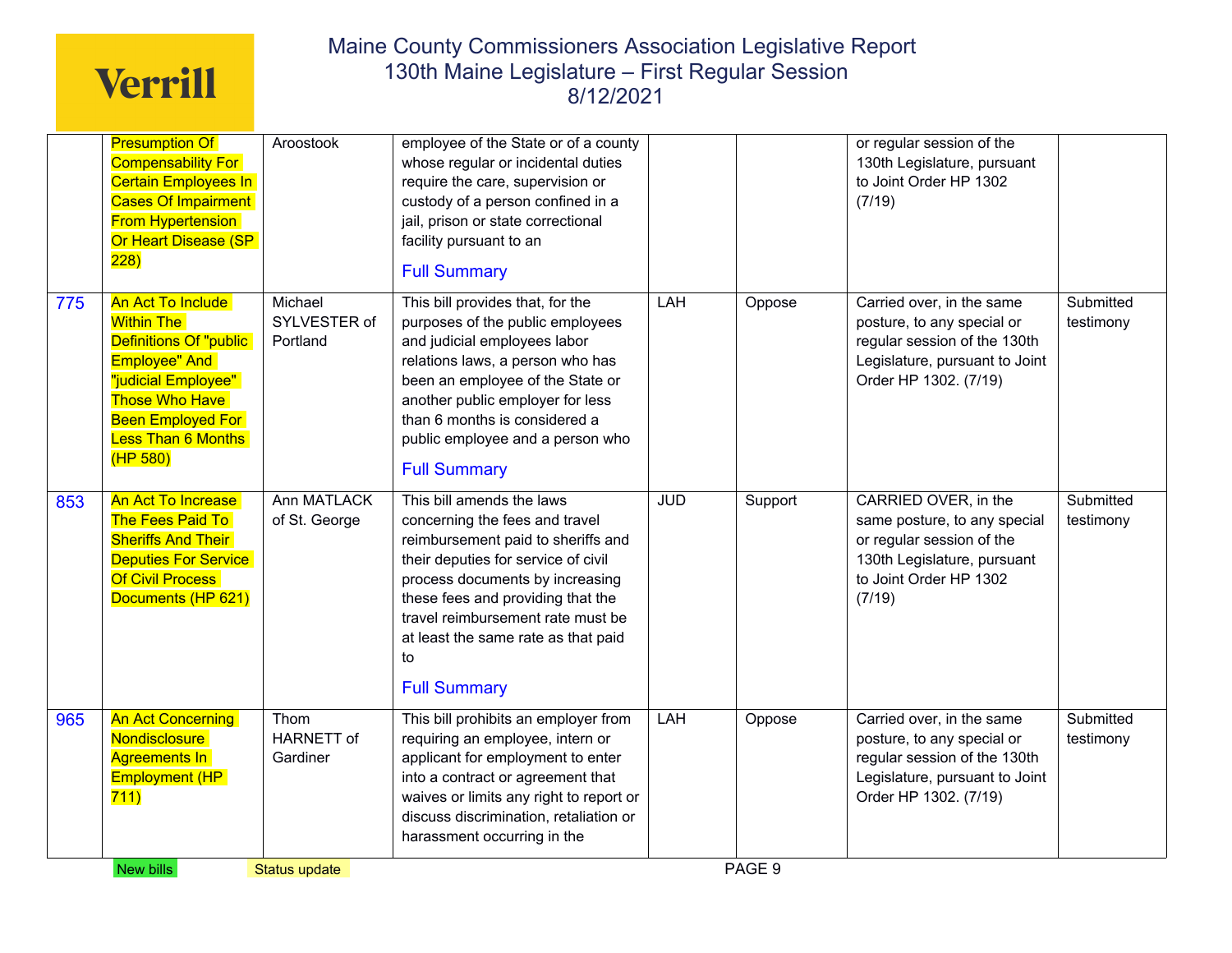|                     |                                                                                                                                                                 |                                            | workplace or at work- related<br>events. It<br><b>Full Summary</b>                                                                                                                                                                                                                                                                                                    |            |             |                                                                                                                                                      |                        |
|---------------------|-----------------------------------------------------------------------------------------------------------------------------------------------------------------|--------------------------------------------|-----------------------------------------------------------------------------------------------------------------------------------------------------------------------------------------------------------------------------------------------------------------------------------------------------------------------------------------------------------------------|------------|-------------|------------------------------------------------------------------------------------------------------------------------------------------------------|------------------------|
| 115<br>4            | An Act To Improve<br><b>The Safety Of</b><br><b>Prisoners And Jail</b><br><b>Staff By Limiting</b><br><b>Work Hours Of Jail</b><br>Employees (HP 832)           | Benjamin<br><b>COLLINGS of</b><br>Portland | This bill requires county jail<br>employees to receive 8 hours off<br>duty for every 16 hours worked on<br>duty.                                                                                                                                                                                                                                                      | CJPS       | Oppose      | Carried over, in the same<br>posture, to any special or<br>regular session of the 130th<br>Legislature, pursuant to Joint<br>Order HP 1302. (7/19)   | Submitted<br>testimony |
| 119<br>5            | An Act To Increase<br>Funding To<br>Qualifying<br>Municipalities By<br><b>Sharing Adult Use</b><br>Marijuana Sales And<br><b>Excise Tax Revenue</b><br>(HP 873) | Tiffany<br>ROBERTS of<br>South Berwick     | This bill allocates 5% of the gross<br>sales and excise tax revenue<br>generated by adult use marijuana<br>establishments in the State to the<br>municipalities where the revenue<br>was generated and makes a<br>reduction to the amount deposited<br>in the Adult Use Marijuana Public<br>Health and                                                                | <b>TAX</b> | <b>NFNA</b> | Carried over, in the same<br>posture, to any special or<br>regular session of the 130th<br>Legislature, pursuant to Joint<br>Order HP 1302. (7/19)   | Submitted<br>testimony |
| 141<br>3            | An Act To Provide<br>Equity In The State<br>Income Tax<br>Deduction For<br><b>Certain Public</b><br>Employees<br>Retirement System<br>Pensions (SP 463)         | Joseph<br>RAFFERTY of<br>York              | <b>Full Summary</b><br>This bill establishes an income tax<br>exemption for civil service<br>retirement plan benefits for<br>recipients who do not participate in<br>the federal social security program<br>in recognition of the fact that the<br>current law provides an income<br>exemption for all social security<br>benefits in addition<br><b>Full Summary</b> | <b>TAX</b> | Support     | CARRIED OVER, in the<br>same posture, to any special<br>or regular session of the<br>130th Legislature, pursuant<br>to Joint Order HP 1302<br>(7/19) | Submitted<br>testimony |
| 143<br>$\mathbf{0}$ | An Act Regarding<br>The Waiting Period<br>For Compensation<br>For Incapacity To                                                                                 | Mark BRYANT<br>of Windham                  | This bill amends the Maine<br>Workers' Compensation Act of 1992<br>by allowing an employee of the<br>State or a county whose place of                                                                                                                                                                                                                                 | <b>LAH</b> | <b>NFNA</b> | CARRIED OVER, in the<br>same posture, to any special<br>or regular session of the<br>130th Legislature, pursuant                                     | Submitted<br>testimony |
|                     | New bills                                                                                                                                                       | Status update                              |                                                                                                                                                                                                                                                                                                                                                                       |            | PAGE 10     |                                                                                                                                                      |                        |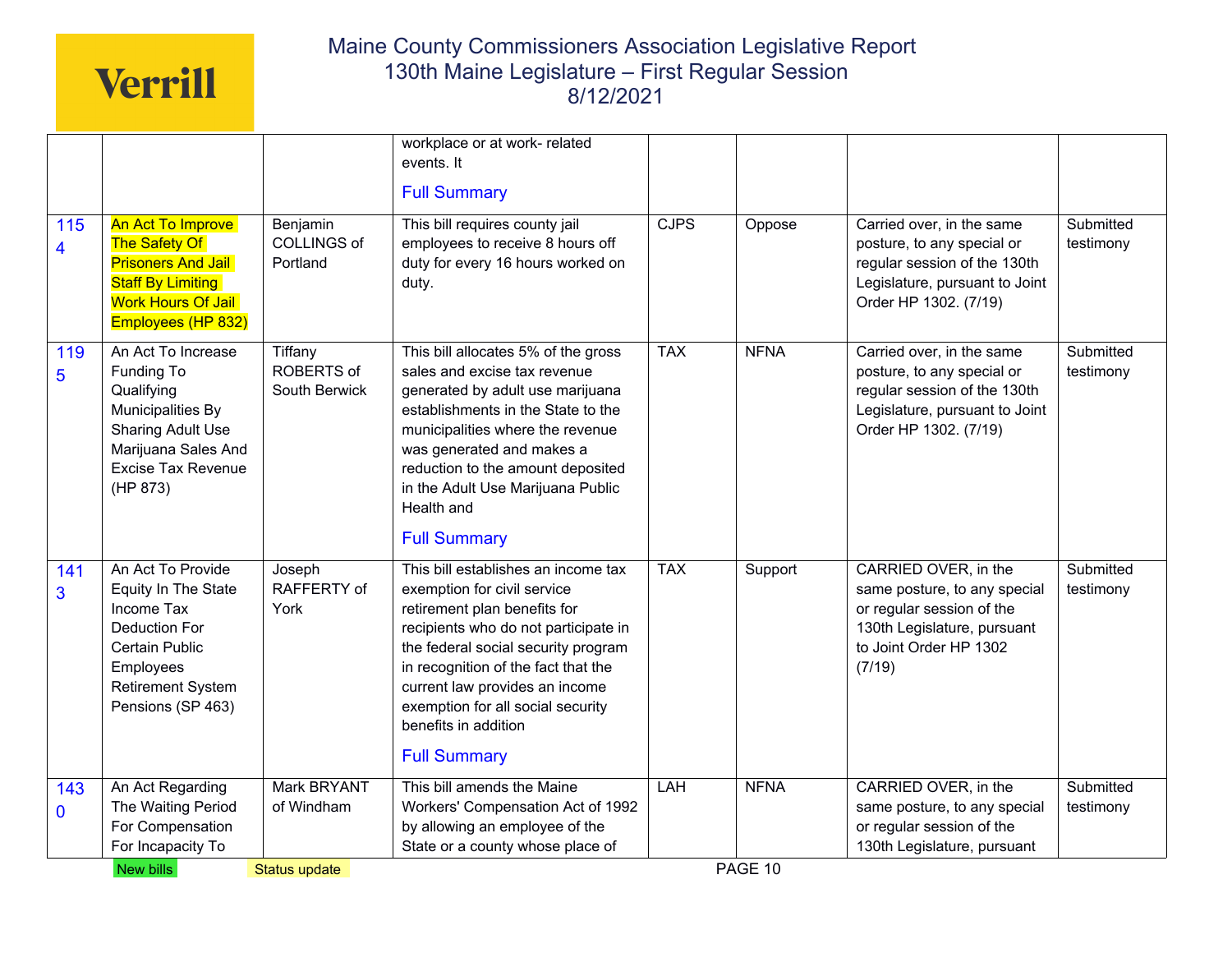|                       | Work Under The<br>Maine Workers'<br><b>Compensation Act Of</b><br>1992 (HP 1046)                                                                                                                                                                                            |                                            | employment is a correctional facility<br>and an employee of a county or<br>municipality whose place of<br>employment is a county or                                                                                                                                                                                                                                                     |      |             | to Joint Order HP 1302<br>(7/19)                                                                                                                     |                             |
|-----------------------|-----------------------------------------------------------------------------------------------------------------------------------------------------------------------------------------------------------------------------------------------------------------------------|--------------------------------------------|-----------------------------------------------------------------------------------------------------------------------------------------------------------------------------------------------------------------------------------------------------------------------------------------------------------------------------------------------------------------------------------------|------|-------------|------------------------------------------------------------------------------------------------------------------------------------------------------|-----------------------------|
|                       |                                                                                                                                                                                                                                                                             |                                            | municipal<br><b>Full Summary</b>                                                                                                                                                                                                                                                                                                                                                        |      |             |                                                                                                                                                      |                             |
| 144<br>$\overline{7}$ | An Act To Require<br><b>Training In Racial</b><br><b>Issues, Racial Justice</b><br>And Social Issues At<br>The Maine Criminal<br>Justice Academy And<br>To Establish<br>Additional<br>Requirements For<br>Law Enforcement<br><b>Officers And</b><br>Candidates (HP<br>1063) | Lori GRAMLICH<br>of Old Orchard<br>Beach   | This bill requires basic law<br>enforcement training to include<br>training in racial issues and racial<br>justice, regarding persons with<br>substance use disorder and<br>regarding social issues and law<br>enforcement responses to<br>challenging social situations. The<br>bill requires in-service training for<br>law enforcement officers to include<br><b>Full Summary</b>    | CJPS | <b>NFNA</b> | Carried over, in the same<br>posture, to any special or<br>regular session of the 130th<br>Legislature, pursuant to Joint<br>Order HP 1302. (7/19)   | Submitted<br>testimony      |
| 158<br>6              | <b>An Act To Strengthen</b><br><b>Statewide Mental</b><br><b>Health Peer Support,</b><br><b>Crisis Intervention</b><br>Mobile Response<br><b>And Crisis</b><br><b>Residential Services</b><br>(HP 1175)                                                                     | Charlotte<br><b>WARREN of</b><br>Hallowell | This bill provides funding for mental<br>health services in the 8 public<br>health districts. These services<br>include peer support, crisis lines,<br>crisis intervention mobile response<br>and crisis stabilization unit services.<br>The bill also provides funding for<br>ancillary services for mobile<br>response services, including<br>necessary travel<br><b>Full Summary</b> | HHS  | Support     | CARRIED OVER, in the<br>same posture, to any special<br>or regular session of the<br>130th Legislature, pursuant<br>to Joint Order HP 1302<br>(7/19) | Submitted<br>testimony      |
| 165<br>4              | <b>An Act To Stabilize</b><br><b>State Funding For</b><br><b>County Corrections</b><br>(HP 1225)                                                                                                                                                                            | Charlotte<br><b>WARREN of</b><br>Hallowell | This bill stabilizes the state funding<br>of county jails by establishing<br>funding levels calculated with<br>reference to either the total jail                                                                                                                                                                                                                                       | CJPS | Support     | Carried over, in the same<br>posture, to any special or<br>regular session of the 130th<br>Legislature, pursuant to Joint                            | <b>Drafted</b><br>testimony |
|                       | New bills                                                                                                                                                                                                                                                                   | Status update                              |                                                                                                                                                                                                                                                                                                                                                                                         |      | PAGE 11     |                                                                                                                                                      |                             |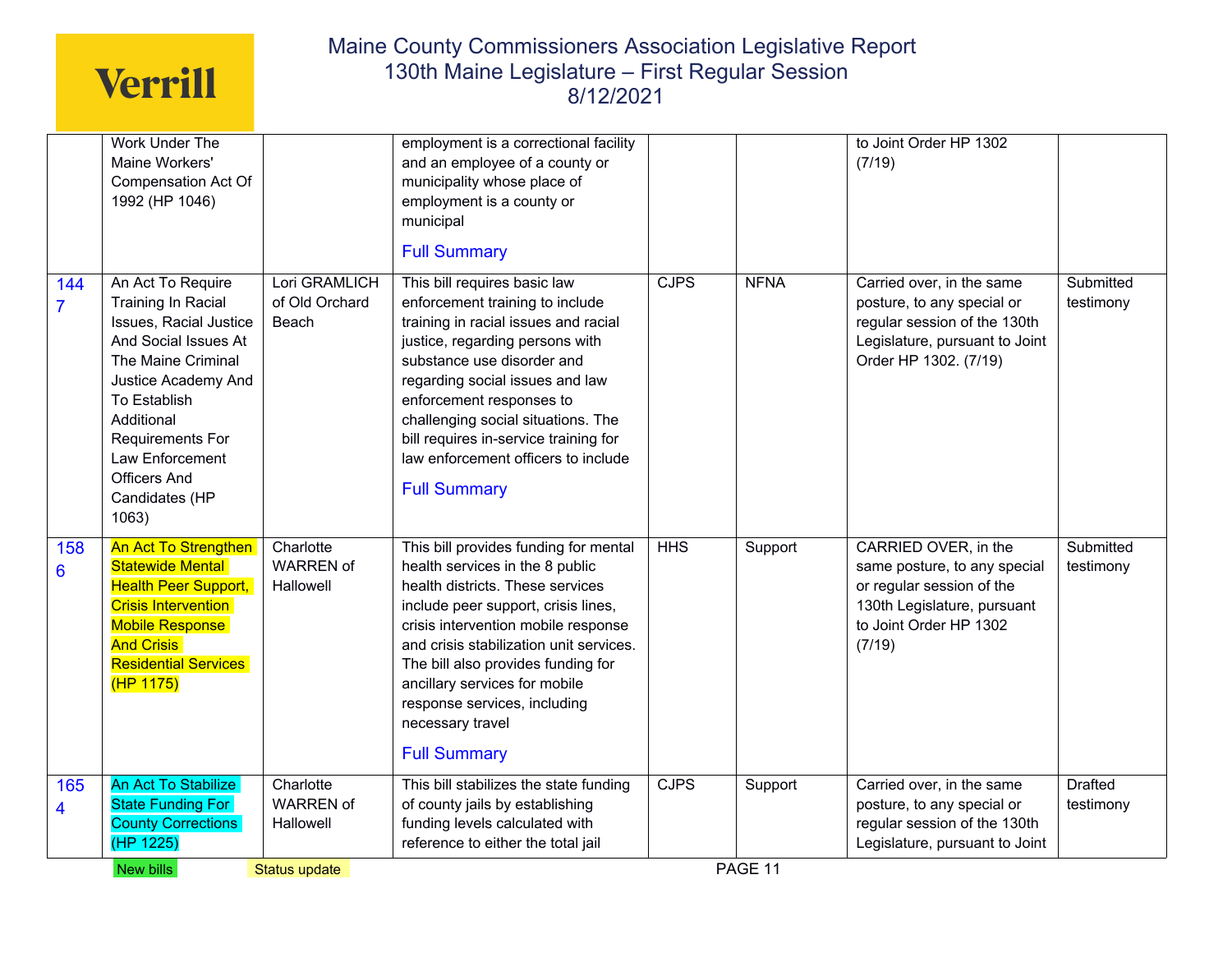|     |                                                                                                                                                                                                         |                                              | operating costs or \$50 per day per                                                                                                                                                                                                                                                                                                            |            |         | Order HP 1302. (7/19)                                                                                                                                                                     | $5/27 - Voted$                                 |
|-----|---------------------------------------------------------------------------------------------------------------------------------------------------------------------------------------------------------|----------------------------------------------|------------------------------------------------------------------------------------------------------------------------------------------------------------------------------------------------------------------------------------------------------------------------------------------------------------------------------------------------|------------|---------|-------------------------------------------------------------------------------------------------------------------------------------------------------------------------------------------|------------------------------------------------|
|     |                                                                                                                                                                                                         |                                              | state- sanctioned prisoner,<br>whichever is greater. The bill<br>requires that at least 25% of state<br>funding be<br><b>Full Summary</b>                                                                                                                                                                                                      |            |         |                                                                                                                                                                                           | to be carried<br>over                          |
|     |                                                                                                                                                                                                         |                                              | <b>DEAD LEGISLATION</b>                                                                                                                                                                                                                                                                                                                        |            |         |                                                                                                                                                                                           |                                                |
| 48  | Resolve, To Require<br>The Department Of<br>Health And Human<br>Services To Request<br>A Waiver Relating To<br><b>Support Services And</b><br>To Provide Funds To<br>Prevent<br>Homelessness (HP<br>14) | Michael<br><b>BRENNAN of</b><br>Portland     | This resolve requires the<br>Department of Health and Human<br>Services to apply to the United<br>States Department of Health and<br>Human Services, Centers for<br>Medicare and Medicaid Services for<br>a waiver from the requirements of<br>federal law and regulations to allow<br>Maine to provide Medicaid-funded<br><b>Full Summary</b> | HHS        | Support | Pursuant to Joint Rule 310.3<br>Placed in Legislative Files<br>(DEAD) (4/28)                                                                                                              | Submitted<br>testimony                         |
| 214 | <b>An Act To Eliminate</b><br><b>Qualified Immunity</b><br>For Police Officers<br>(HP 149)                                                                                                              | Jeffrey<br><b>EVANGELOS of</b><br>Friendship | This bill eliminates the ability to<br>assert a defense of qualified<br>immunity for civil actions concerning<br>the actions of state police officers,<br>sheriffs, deputies, constables,<br>municipal police officers, marine<br>patrol officers, game wardens and<br>Capitol Police officers brought<br>under the Maine Civil Rights Act.    | <b>JUD</b> | Oppose  | Reports ReadOn motion by<br>Senator CARNEY of<br><b>Cumberland the Majority</b><br>Ought Not to Pass Report<br>ACCEPTED. in concurrence<br>Placed in Legislative Files<br>(DEAD) (6/17)   | Submitted<br>testimony                         |
| 375 | <b>An Act To Create</b><br>Greater<br><b>Accountability In The</b><br>Office Of County<br>Sheriff (SP 163)                                                                                              | Lisa KEIM of<br>Oxford                       | This bill creates procedures for a<br>majority of the county<br>commissioners of a county to file a<br>complaint with the Superior Court in<br>the county to remove the sheriff for<br>improper, unethical or criminal<br>behavior. After a hearing in which                                                                                   | <b>SLG</b> | Support | Reports READ.On motion of<br>Representative MATLACK of<br>St. George, the Majority<br>Ought Not to Pass Report<br>was ACCEPTED.In<br>concurrence. ORDERED<br><b>SENT FORTHWITH.Placed</b> | Submitted<br>testimony;<br>MSA - Must<br>Cover |
|     | New bills                                                                                                                                                                                               | Status update                                |                                                                                                                                                                                                                                                                                                                                                |            | PAGE 12 |                                                                                                                                                                                           |                                                |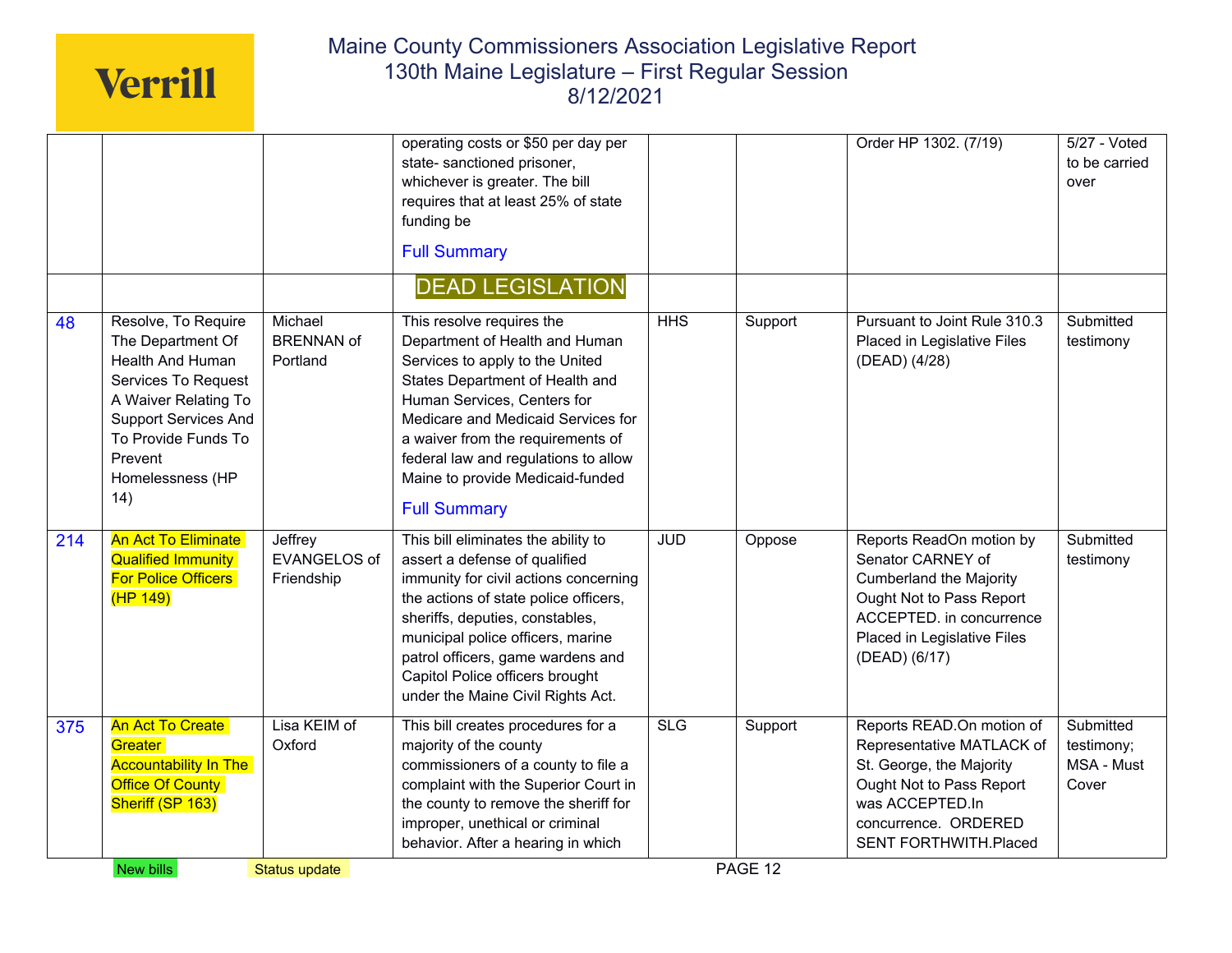|     |                                                                                                                                                     |                                           | evidence may be presented by<br><b>Full Summary</b>                                                                                                                                                                                                                                 |             |         | in the Legislative Files.<br>(DEAD) (6/10)                                                                                                                                                                                                                                                                                                                                                                                                                                                                                                                                                                                                                                                |                        |
|-----|-----------------------------------------------------------------------------------------------------------------------------------------------------|-------------------------------------------|-------------------------------------------------------------------------------------------------------------------------------------------------------------------------------------------------------------------------------------------------------------------------------------|-------------|---------|-------------------------------------------------------------------------------------------------------------------------------------------------------------------------------------------------------------------------------------------------------------------------------------------------------------------------------------------------------------------------------------------------------------------------------------------------------------------------------------------------------------------------------------------------------------------------------------------------------------------------------------------------------------------------------------------|------------------------|
| 400 | An Act To Modify The<br><b>Composition Of The</b><br><b>Board Of Trustees Of</b><br><b>The Maine Criminal</b><br><b>Justice Academy (HP</b><br>284) | Arthur BELL of<br>Yarmouth                | This bill expands the Board of<br>Trustees of the Maine Criminal<br>Justice Academy from 18 to 19<br>members by adding as a member a<br>county commissioner who is not<br>and has never been a sworn<br>member of a law enforcement<br>agency.                                      | <b>CJPS</b> | Support | Pursuant to Joint Rule 310.3<br>Placed in Legislative Files<br>(DEAD) (5/19)                                                                                                                                                                                                                                                                                                                                                                                                                                                                                                                                                                                                              | Submitted<br>testimony |
| 418 | An Act To Create A<br><b>Graduated Real</b><br><b>Estate Transfer Tax</b><br>(HP 302)                                                               | Lynne<br><b>WILLIAMS of</b><br>Bar Harbor | This bill decreases the rate of the<br>real estate transfer tax on the first<br>\$150,000 of value of a primary<br>residence to \$1.50 for each \$500 or<br>fractional part of \$500 of the value<br>and increases the tax rate on the<br>value of a primary<br><b>Full Summary</b> | <b>TAX</b>  | Oppose  | This Bill, having been<br>returned by the Governor,<br>together with objections to<br>the same pursuant to Article<br>IV, Part Third, Section 2 of<br>the Constitution of the State<br>of Maine, after<br>reconsideration, the House<br>proceeded to vote on the<br>question: "Shall this Bill<br>become a law<br>notwithstanding the<br>objections of the Governor?"<br>ROLL CALL NO. 394V65<br>having voted in the<br>affirmative and 77 in the<br>negative, with 9 being<br>absent, and accordingly it<br>was the vote of the House<br>that the Bill not become a<br>law and the veto was<br>sustained. Placed in the<br>Legislative Files.<br>(DEAD)ORDERED SENT<br>FORTHWITH. (6/30) | Submitted<br>testimony |
|     | New bills                                                                                                                                           | <b>Status update</b>                      |                                                                                                                                                                                                                                                                                     |             | PAGE 13 |                                                                                                                                                                                                                                                                                                                                                                                                                                                                                                                                                                                                                                                                                           |                        |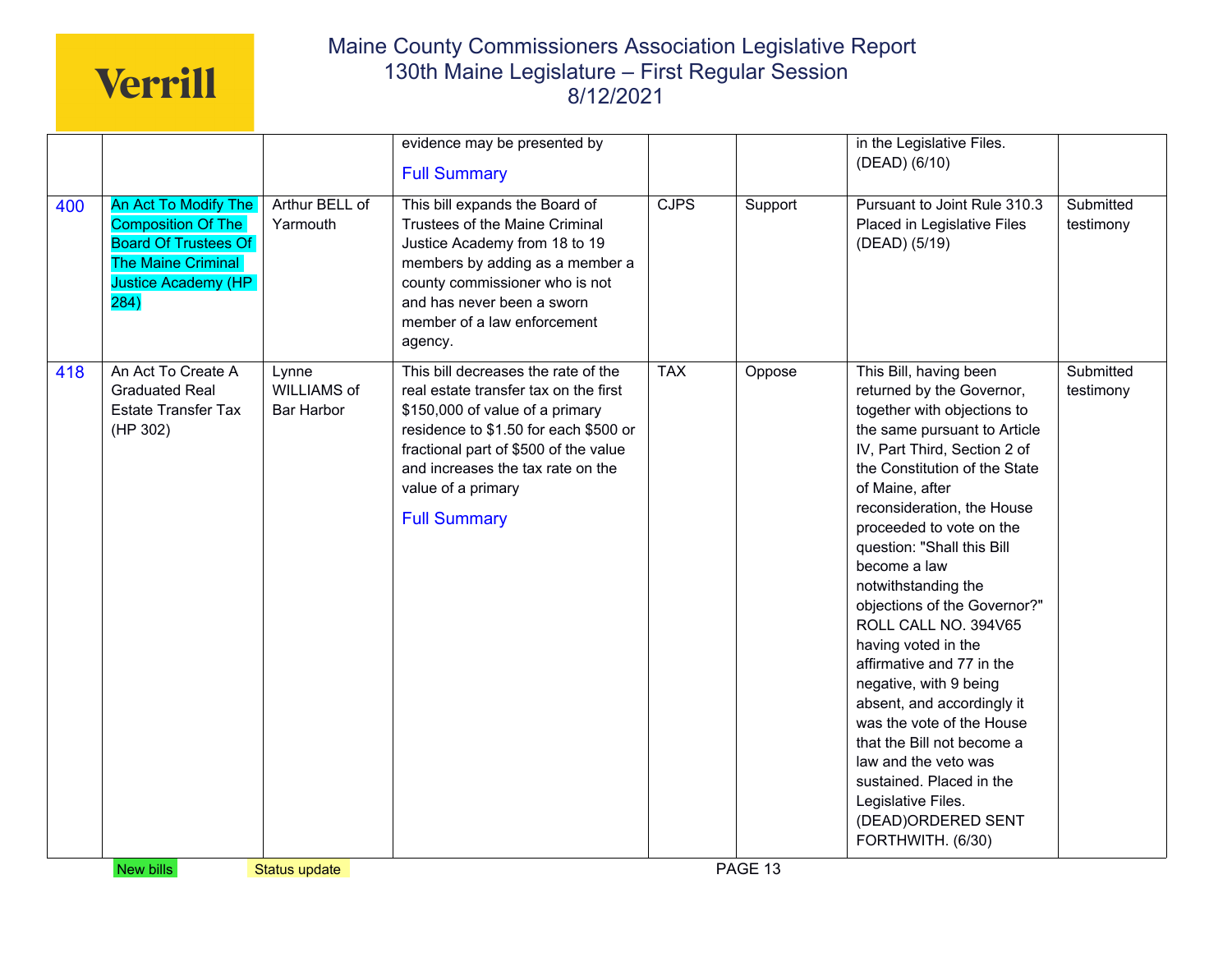| 434 | An Act To Clarify The<br><b>Bonding Authority Of</b><br><b>Counties For Capital</b><br><b>Maintenance Projects</b><br>(HP 314)                                                                                                                              | <b>Roland MARTIN</b><br>of Sinclair            | This bill authorizes a county to issue<br>bonds for capital maintenance<br>projects in a single year without the<br>need for a bond issue referendum,<br>as long as the total amount of the<br>bonds does not exceed 1/10 of one<br>mill of the county's property<br>valuation.<br><b>Full Summary</b>                                                                       | <b>SLG</b>  | Support     | Reports ReadOn motion by<br>Senator BALDACCI of<br>Penobscot the Majority<br>Ought Not to Pass Report<br>ACCEPTED. in concurrence<br>Placed in Legislative Files<br>(DEAD) (6/3) | Submitted<br>testimony;<br>drafting<br>follow-up<br>memo for<br><b>SLG</b> |
|-----|-------------------------------------------------------------------------------------------------------------------------------------------------------------------------------------------------------------------------------------------------------------|------------------------------------------------|------------------------------------------------------------------------------------------------------------------------------------------------------------------------------------------------------------------------------------------------------------------------------------------------------------------------------------------------------------------------------|-------------|-------------|----------------------------------------------------------------------------------------------------------------------------------------------------------------------------------|----------------------------------------------------------------------------|
| 462 | An Act To<br><b>Reexamine The</b><br><b>Relationship Among</b><br><b>County, Municipal</b><br><b>And State</b><br><b>Governments (HP</b><br>338)                                                                                                            | Michael<br>SYLVESTER of<br>Portland            | This bill is a concept draft pursuant<br>to Joint Rule 208. This bill would<br>create a committee to study: 1. The<br>relationship among county,<br>municipal and state governments; 2.<br>The roles of county government in<br>other states; 3. Which, if any, of<br>those roles might<br><b>Full Summary</b>                                                               | SLG         | <b>NFNA</b> | Pursuant to Joint Rule 310.3<br>Placed in Legislative Files<br>(DEAD) (4/28)                                                                                                     | Submitted<br>testimony;<br>MSA - Must<br>Cover                             |
| 539 | An Act To Require<br>Law Enforcement<br>Agencies To Do A<br>Thorough<br><b>Background Check</b><br>Of Applicant Officers<br>And To Require The<br>Release Of Records,<br><b>Including Sealed</b><br>Records, To The<br><b>Requesting Agency</b><br>(SP 227) | David<br>MIRAMANT of<br>Knox                   | This bill requires a candidate for<br>employment as a law enforcement<br>officer who has previous law<br>enforcement experience to provide<br>the hiring law enforcement agency a<br>written waiver authorizing prior law<br>enforcement employers to release<br>all performance- related<br>employment records on the<br>candidate, including sealed<br><b>Full Summary</b> | <b>CJPS</b> | Support     | Pursuant to Joint Rule 310.3<br>Placed in Legislative Files<br>(DEAD) (6/2)                                                                                                      | Submitted<br>testimony                                                     |
| 668 | An Act To Ensure<br><b>Public Accountability</b><br>While Implementing<br>A Practical Approach                                                                                                                                                              | Christopher<br><b>BABBIDGE of</b><br>Kennebunk | This bill clarifies when members of<br>public bodies may participate<br>remotely in public proceedings of<br>those bodies. It prohibits a body                                                                                                                                                                                                                               | <b>JUD</b>  | Support     | Pursuant to Joint Rule 310.3<br>Placed in Legislative Files<br>(DEAD) (6/8)                                                                                                      | Submitted<br>testimony                                                     |
|     | New bills                                                                                                                                                                                                                                                   | Status update                                  |                                                                                                                                                                                                                                                                                                                                                                              |             | PAGE 14     |                                                                                                                                                                                  |                                                                            |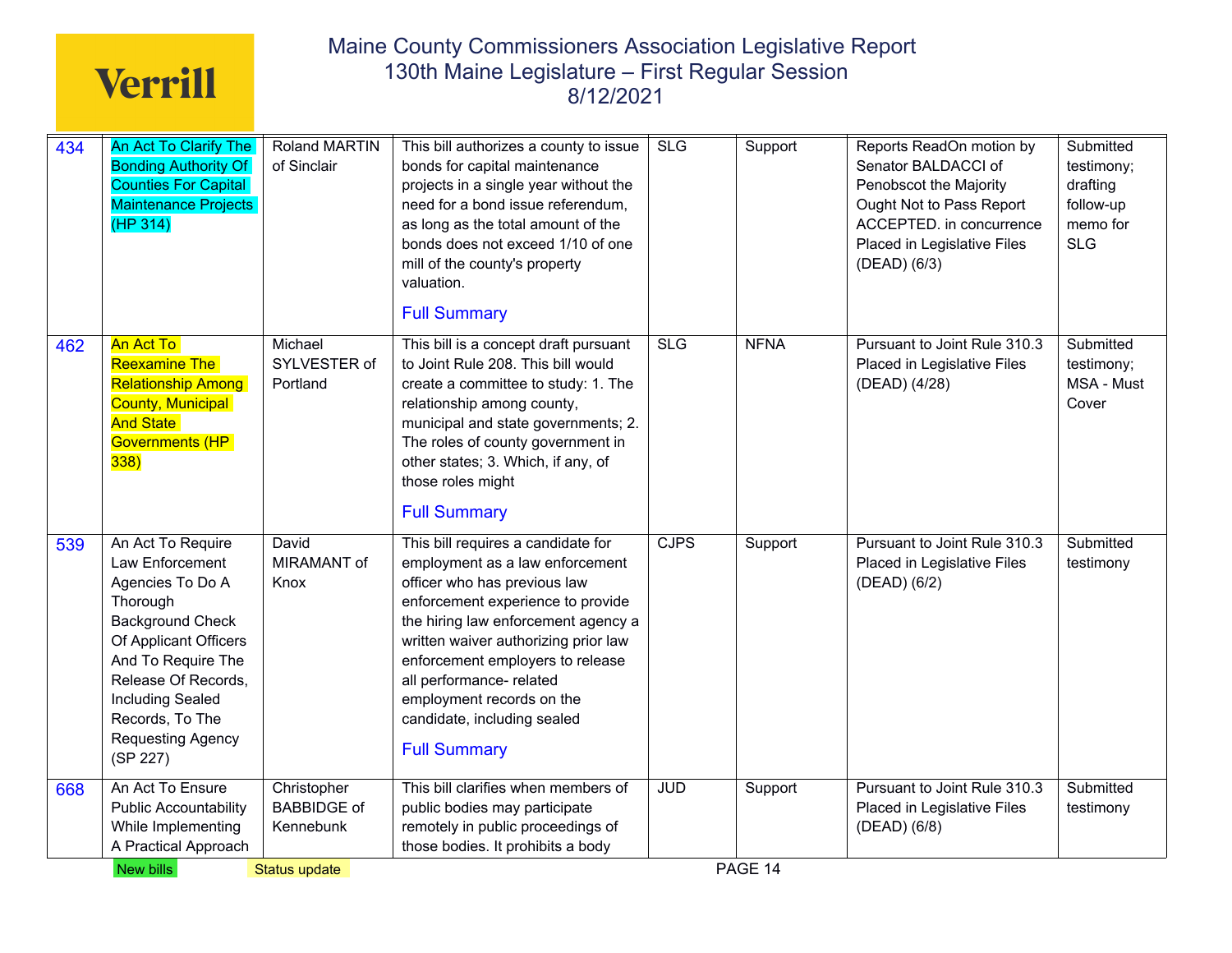|     | To Remote                                                                                                                                                                                                                               |                                                  | subject to the Freedom of Access                                                                                                                                                                                                                                                                                                                                               |            |         |                                                                                                                                                                                                                                                                                                                                                                                                                                                                                                                                                                  |                             |
|-----|-----------------------------------------------------------------------------------------------------------------------------------------------------------------------------------------------------------------------------------------|--------------------------------------------------|--------------------------------------------------------------------------------------------------------------------------------------------------------------------------------------------------------------------------------------------------------------------------------------------------------------------------------------------------------------------------------|------------|---------|------------------------------------------------------------------------------------------------------------------------------------------------------------------------------------------------------------------------------------------------------------------------------------------------------------------------------------------------------------------------------------------------------------------------------------------------------------------------------------------------------------------------------------------------------------------|-----------------------------|
|     | Participation (HP<br>495)                                                                                                                                                                                                               |                                                  | Act from allowing its members to<br>participate in its public proceedings<br>through telephonic, video, electronic<br>or other similar<br><b>Full Summary</b>                                                                                                                                                                                                                  |            |         |                                                                                                                                                                                                                                                                                                                                                                                                                                                                                                                                                                  |                             |
| 677 | <b>An Act To Improve</b><br><b>Public Sector Labor</b><br><b>Relations By</b><br><b>Amending The Laws</b><br><b>Governing Arbitration</b><br><b>Under Certain Public</b><br><b>Employees Labor</b><br><b>Relations Laws (SP</b><br>264) | <b>President Troy</b><br>JACKSON of<br>Aroostook | Under current law, arbitrations<br>under labor relations laws governing<br>municipal public employees,<br>University of Maine System<br>employees, state employees and<br>judicial employees require that each<br>party select one arbitrator and those<br>2 arbitrators select a neutral 3rd<br>arbitrator. This bill requires that the<br>neutral 3rd<br><b>Full Summary</b> | LAH        | Oppose  | LD 677 In Senate, July 19,<br>2021, this Bill, having been<br>returned by the Governor,<br>together with objections to<br>the same pursuant to the<br>provisions of the Constitution<br>of the State of Maine, after<br>reconsideration, the Senate<br>proceeded to vote on the<br>question: "Shall this Bill<br>become a law<br>notwithstanding the<br>objections of the Governor?"<br>19 and 14, accordingly it was<br>the vote of the Senate that<br>the Bill not become law and<br>the VETO was<br>SUSTAINED.Placed in<br>Legislative Files (DEAD)<br>(7/19) | <b>Drafted</b><br>testimony |
| 688 | An Act To Promote<br><b>Justice For Victims</b><br>Of Childhood Sexual<br>Abuse (HP 500)                                                                                                                                                | Michael<br><b>BRENNAN of</b><br>Portland         | This bill allows civil actions based<br>upon sexual acts toward minors<br>regardless of the date of the sexual<br>act and revives actions that may<br>previously have been barred by a<br>statute of limitations in force prior to<br>the effective date of the law.                                                                                                           | <b>JUD</b> | Oppose  | Pursuant to Joint Rule 310.3<br>Placed in Legislative Files<br>(DEAD) (5/19)                                                                                                                                                                                                                                                                                                                                                                                                                                                                                     | Submitted<br>testimony      |
| 720 | An Act To Provide                                                                                                                                                                                                                       | John MARTIN of                                   | This bill provides a one-time                                                                                                                                                                                                                                                                                                                                                  | <b>EUT</b> | Support | Pursuant to Joint Rule 310.3                                                                                                                                                                                                                                                                                                                                                                                                                                                                                                                                     | <b>Drafted</b>              |
|     | New bills                                                                                                                                                                                                                               | <b>Status update</b>                             |                                                                                                                                                                                                                                                                                                                                                                                |            | PAGE 15 |                                                                                                                                                                                                                                                                                                                                                                                                                                                                                                                                                                  |                             |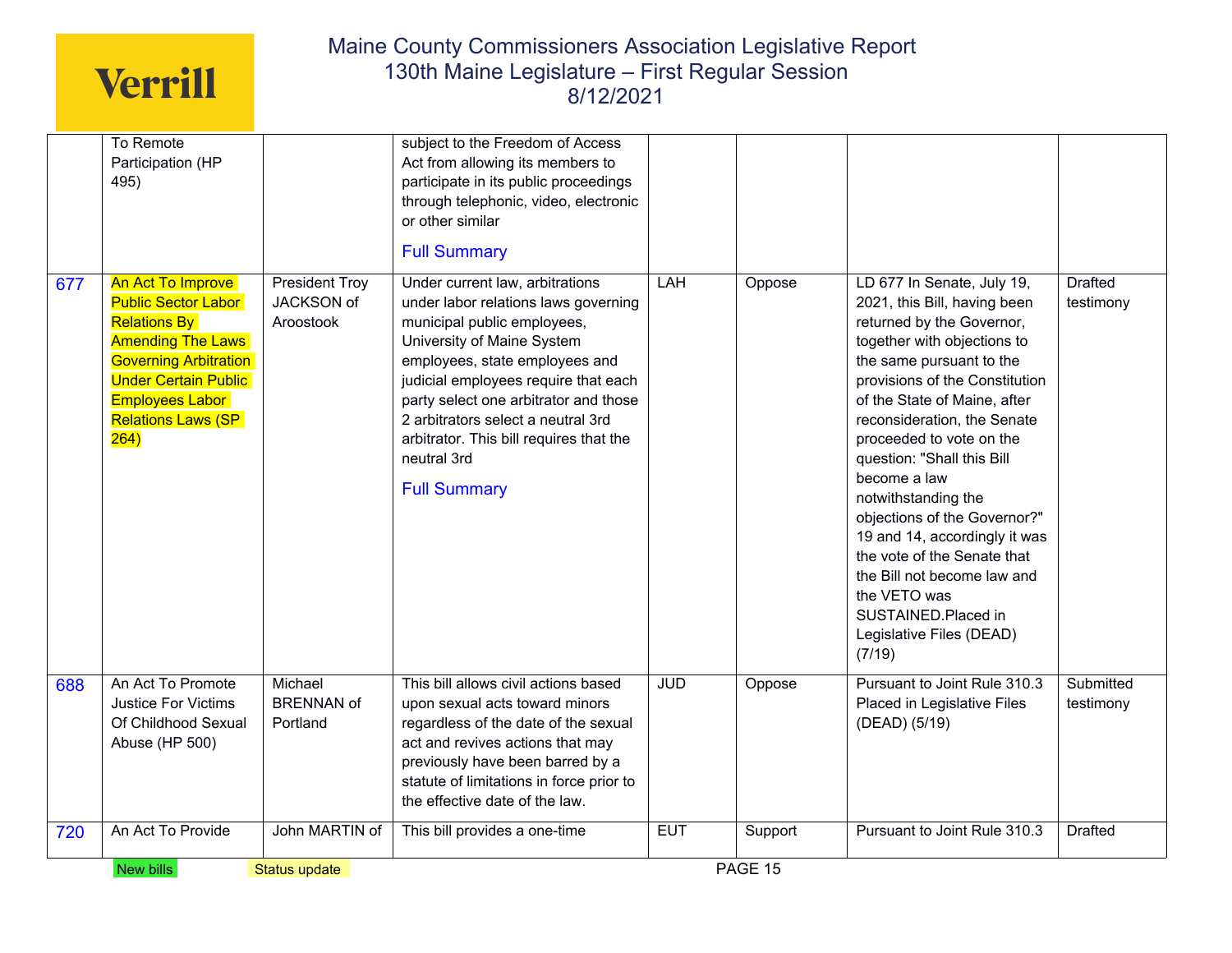|     | Funds To Aroostook<br>County For<br>Broadband<br>Development (HP<br>531)                                                                                                                        | Eagle Lake                                 | appropriation to the Municipal<br><b>Gigabit Broadband Network Access</b><br>Fund to be used to develop<br>broadband infrastructure in<br>Aroostook County.                                                                                                                                                   |            |                               | Placed in Legislative Files<br>(DEAD) (6/3)                                  | testimony              |
|-----|-------------------------------------------------------------------------------------------------------------------------------------------------------------------------------------------------|--------------------------------------------|---------------------------------------------------------------------------------------------------------------------------------------------------------------------------------------------------------------------------------------------------------------------------------------------------------------|------------|-------------------------------|------------------------------------------------------------------------------|------------------------|
| 725 | <b>An Act To Improve</b><br><b>Transparency In</b><br><b>State Code And</b><br><b>License Violations By</b><br><b>Making Public The</b><br>Names Of<br>Complainants (HP<br>536)                 | Kathleen<br><b>DILLINGHAM of</b><br>Oxford | This bill requires under the Freedom<br>of Access Act the name or identity<br>of any person who files a complaint<br>alleging a violation of an order,<br>code, license provision or any other<br>requirement placed upon a person<br>by a government official or agency<br>under the<br><b>Full Summary</b>  | <b>JUD</b> | Oppose                        | Pursuant to Joint Rule 310.3<br>Placed in Legislative Files<br>(DEAD) (6/9)  | Submitted<br>testimony |
| 740 | An Act To Provide<br>Municipalities A<br>Percentage Of The<br>Revenue Generated<br>From The Taxes<br>Imposed On The<br>Sale Of Recreational<br>Marijuana In Those<br>Municipalities (HP<br>545) | Kevin<br>O'CONNELL of<br><b>Brewer</b>     | This bill requires the transfer of 25%<br>of the revenue from the sales tax<br>and the excise tax on adult use<br>marijuana to a fund established by<br>the bill to be distributed to<br>municipalities where marijuana<br>establishments are located in<br>proportion to the ratio of<br><b>Full Summary</b> | <b>TAX</b> | <b>NFNA</b> with<br>Amendment | Pursuant to Joint Rule 310.3<br>Placed in Legislative Files<br>(DEAD) (5/19) | Submitted<br>testimony |
| 746 | An Act Regarding<br>Remote Participation<br>In Municipal Meetings<br>(HP 551)                                                                                                                   | Kathleen<br>DILLINGHAM of<br>Oxford        | This bill establishes in law the<br>authorization for boards,<br>commissions, agencies and<br>authorities of municipalities to<br>conduct meetings remotely.                                                                                                                                                  | <b>JUD</b> | <b>NFNA with</b><br>Amendment | Pursuant to Joint Rule 310.3<br>Placed in Legislative Files<br>(DEAD) (6/8)  | Submitted<br>testimony |
| 876 | An Act To Promote<br><b>Efficiency In County</b><br><b>And Municipal</b><br><b>Government (SP</b><br>290)                                                                                       | Catherine<br><b>BREEN of</b><br>Cumberland | This bill allows county and<br>municipal governments and officials<br>to meet the requirement to provide<br>public notice in a newspaper by<br>electronic posting on the county's or                                                                                                                          | <b>SLG</b> | Support                       | Pursuant to Joint Rule 310.3<br>Placed in Legislative Files<br>(DEAD) (4/28) | Submitted<br>testimony |
|     | New bills                                                                                                                                                                                       | Status update                              |                                                                                                                                                                                                                                                                                                               |            | PAGE 16                       |                                                                              |                        |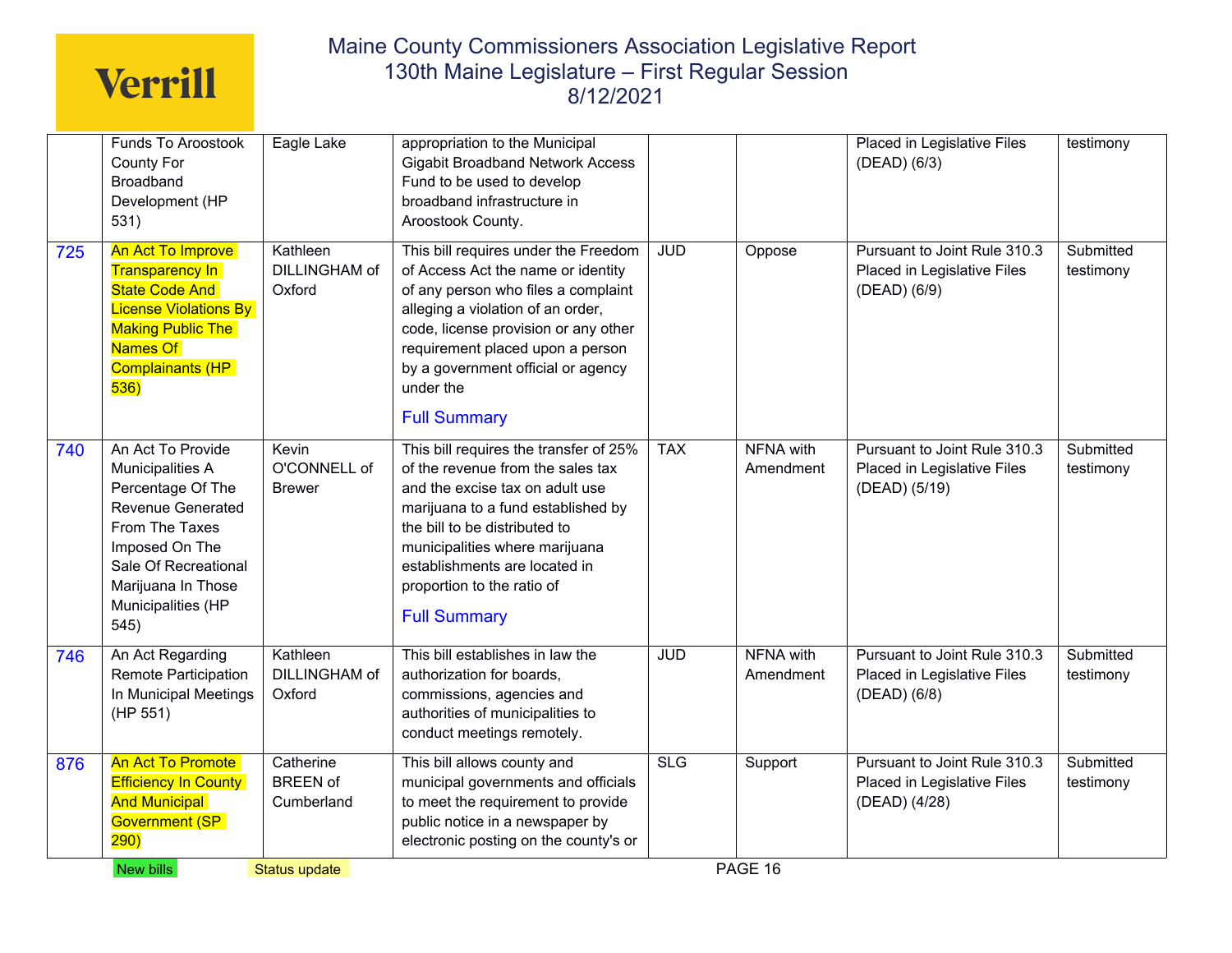|     | New bills                                                                                                                   | Status update                            |                                                                                                                                                                                                                                                                                                                                                                                  |            | PAGE 17 |                                                                                                                                                                                                                                                                                                                                                                                                                                                                                                                                                                  |                        |
|-----|-----------------------------------------------------------------------------------------------------------------------------|------------------------------------------|----------------------------------------------------------------------------------------------------------------------------------------------------------------------------------------------------------------------------------------------------------------------------------------------------------------------------------------------------------------------------------|------------|---------|------------------------------------------------------------------------------------------------------------------------------------------------------------------------------------------------------------------------------------------------------------------------------------------------------------------------------------------------------------------------------------------------------------------------------------------------------------------------------------------------------------------------------------------------------------------|------------------------|
| 997 | <b>An Act To Support</b><br><b>Maine's Corrections</b><br>Officers And E-9-1-1                                              | Sarah<br>PEBWORTH of<br><b>Blue Hill</b> | This bill makes the following<br>changes to the laws governing<br>corrections officers and E-9-1-1                                                                                                                                                                                                                                                                               | LAH        | Oppose  | Pursuant to Joint Rule 310.3<br>Placed in Legislative Files<br>(DEAD) (5/19)                                                                                                                                                                                                                                                                                                                                                                                                                                                                                     | Submitted<br>testimony |
| 954 | An Act To Provide<br>Equal Access To The<br>Benefits Of The<br>Maine Food<br>Sovereignty Act (SP<br>306)                    | Lisa KEIM of<br>Oxford                   | This bill includes plantations and<br>unorganized territories under the<br>municipal home rule authority and<br>compliance provisions of the Maine<br>Food Sovereignty Act. This bill also<br>authorizes plantations to enact<br>ordinances under the Maine Food<br>Sovereignty Act and directs<br>counties to provide for the<br>unorganized territories<br><b>Full Summary</b> | <b>ACF</b> | Support | LD 954 In Senate, July 19,<br>2021, this Bill, having been<br>returned by the Governor,<br>together with objections to<br>the same pursuant to the<br>provisions of the Constitution<br>of the State of Maine, after<br>reconsideration, the Senate<br>proceeded to vote on the<br>question: "Shall this Bill<br>become a law<br>notwithstanding the<br>objections of the Governor?"<br>21 and 13, accordingly it was<br>the vote of the Senate that<br>the Bill not become law and<br>the VETO was<br>SUSTAINED.Placed in<br>Legislative Files (DEAD)<br>(7/19) | Submitted<br>testimony |
| 938 | An Act To Ensure<br>Maine Workers' Right<br>To Request A<br>Schedule Change At<br>Their Places Of<br>Employment (HP<br>694) | Barbara WOOD<br>of Portland              | municipality's publicly accessible<br>website.<br>This bill creates a right of an<br>employee to request a change of<br>schedule. The employer is not<br>required to grant the request but<br>must describe in writing the reason<br>for denial if the request is denied.<br>The employee's right to request a<br>schedule change<br><b>Full Summary</b>                         | <b>LAH</b> | Oppose  | Reports READ On motion by<br>Senator HICKMAN of<br>Kennebec The Majority<br>Ought Not To Pass Report<br>ACCEPTED in concurrence<br>Placed in Legislative Files<br>(DEAD) (6/10)                                                                                                                                                                                                                                                                                                                                                                                  | Submitted<br>testimony |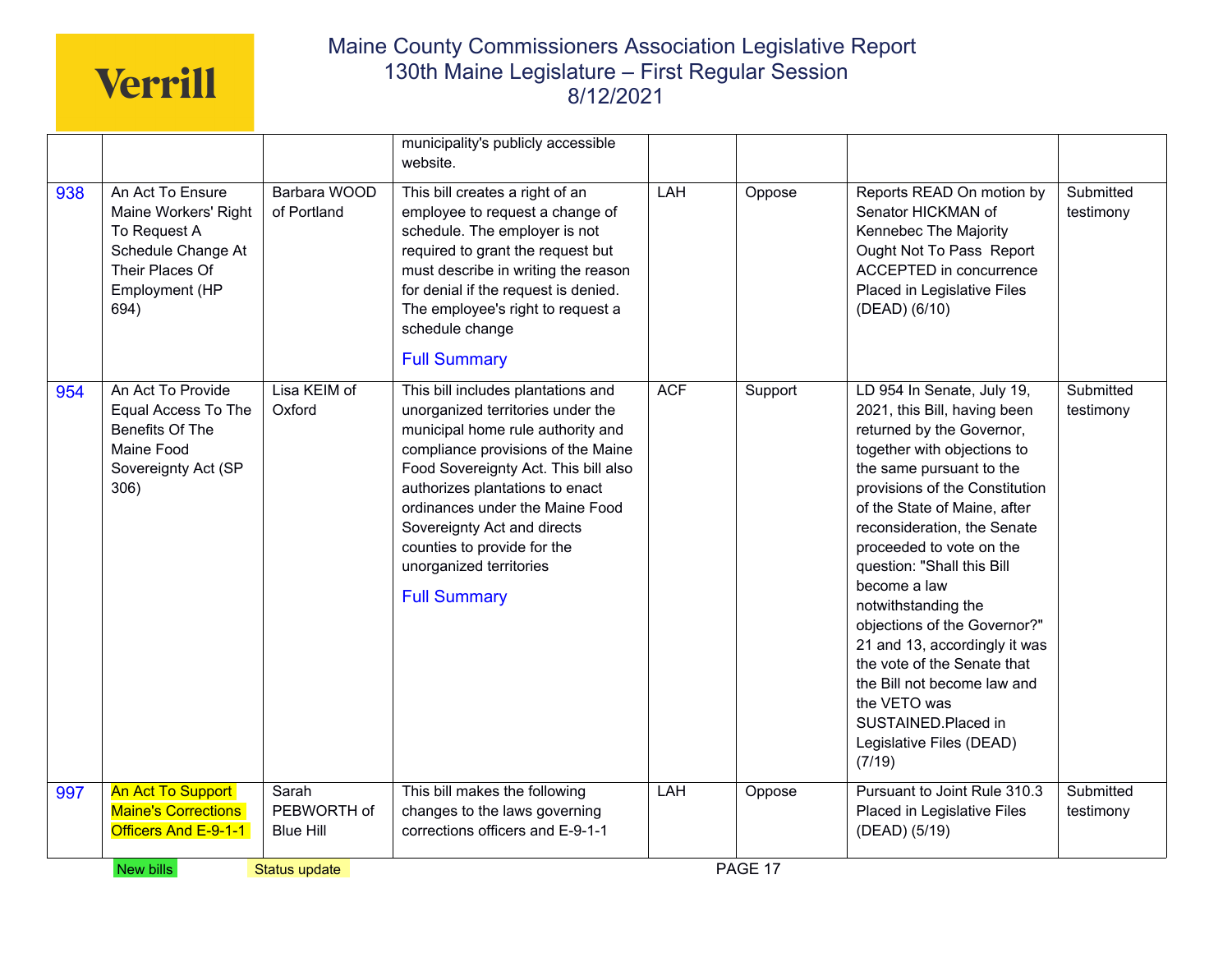|                                | Dispatchers (HP 735)                                                                                                                                    |                                      | dispatchers. 1. It provides a<br>supplemental benefit paid to a<br>corrections officer who is injured by<br>the acts of a person in the custody<br>of the jail, prison or state<br>correctional<br><b>Full Summary</b>                                                                                           |            |             |                                                                              |                        |
|--------------------------------|---------------------------------------------------------------------------------------------------------------------------------------------------------|--------------------------------------|------------------------------------------------------------------------------------------------------------------------------------------------------------------------------------------------------------------------------------------------------------------------------------------------------------------|------------|-------------|------------------------------------------------------------------------------|------------------------|
| 118<br>$\overline{5}$          | An Act To Distribute<br>Tax Revenue To<br><b>Offset Costs Incurred</b><br>By Adult Use<br>Marijuana Host<br>Municipalities (HP<br>863)                  | Joseph PERRY<br>of Bangor            | This bill establishes the Local<br>Government Marijuana Revenue<br>Fund and requires the transfer to<br>the fund of 12% of revenue from the<br>sales tax on adult use marijuana<br>and adult use marijuana products<br>and the marijuana excise tax. The<br>fund must be distributed to a<br><b>Full Summary</b> | <b>TAX</b> | <b>NFNA</b> | Pursuant to Joint Rule 310.3<br>Placed in Legislative Files<br>(DEAD) (5/19) | Submitted<br>testimony |
| 129<br>1                       | An Act To Reduce<br><b>Fire Response Time</b><br><b>By Eliminating</b><br>Standardized<br><b>Dispatch Protocols</b><br>For Fire 9-1-1 Calls<br>(SP 399) | David<br>WOODSOME of<br>York         | This bill eliminates the funding<br>requirement for standardized<br>dispatch protocols for fire 9-1-1 calls<br>and directs the Public Utilities<br><b>Commission, Emergency Services</b><br>Communication Bureau to eliminate<br>the protocols.                                                                  | <b>EUT</b> | Support     | Placed in the Legislative<br>Files. (DEAD) (6/3)                             | Submitted<br>testimony |
| 131<br>$\overline{\mathbf{4}}$ | An Act To Require<br>Dispatch Units To<br><b>Employ A Person</b><br>With A Social Work<br>Background (HP 970)                                           | Maureen<br><b>TERRY</b> of<br>Gorham | This bill requires public safety<br>answering points receiving 9-1-1<br>calls to have on staff on a 24-hour<br>basis a licensed social worker to<br>screen 9-1-1 calls to determine<br>whether a 9-1-1 call requires<br>dispatch of social work services or<br>other emergency or law<br>enforcement services.   | <b>EUT</b> | Oppose      | Pursuant to Joint Rule 310.3<br>Placed in Legislative Files<br>(DEAD) (5/19) | Submitted<br>testimony |
|                                |                                                                                                                                                         | Anne CARNEY                          | This bill removes the qualified                                                                                                                                                                                                                                                                                  | <b>JUD</b> | Oppose      | On motion by Senator                                                         | Submitted              |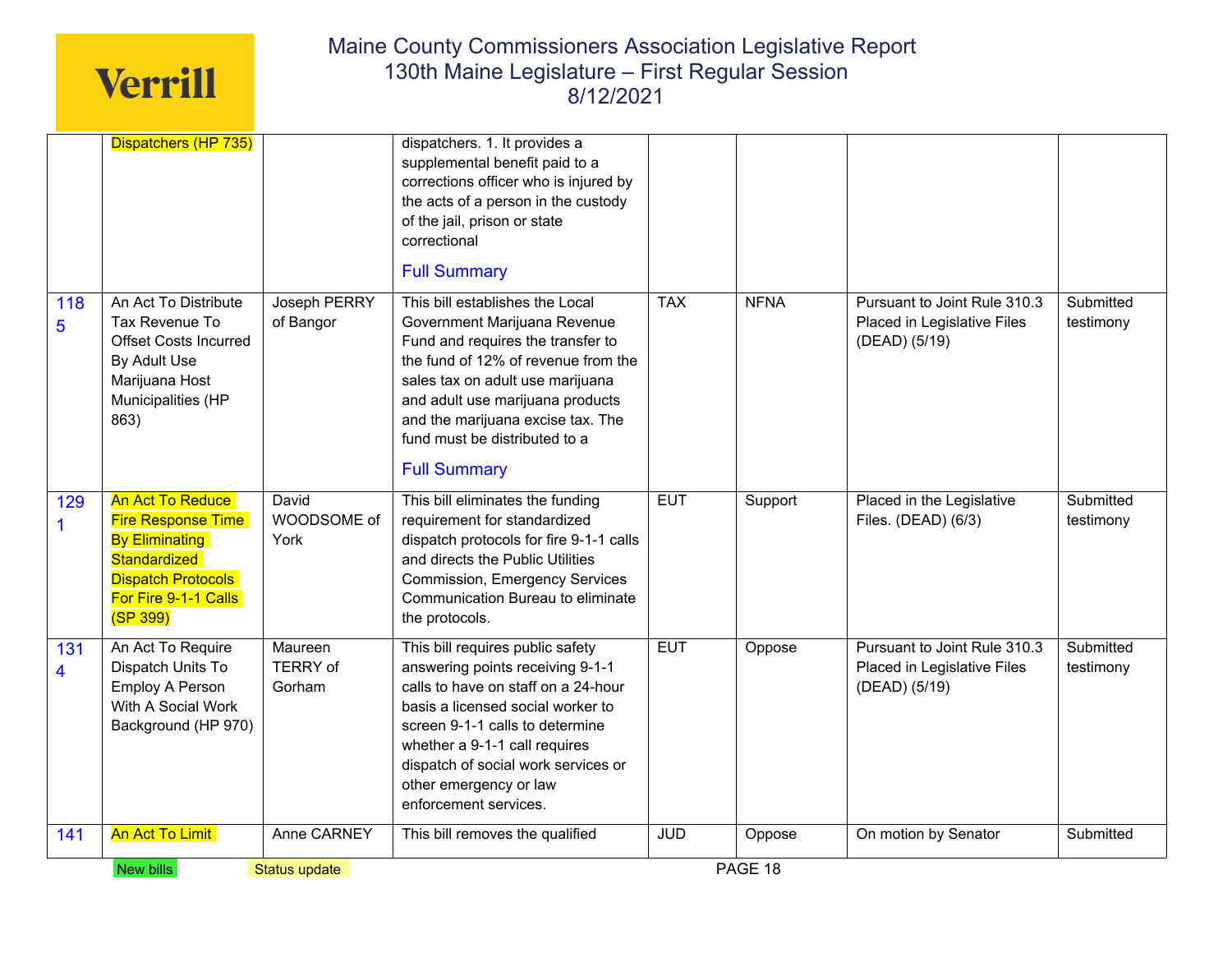|                | New bills                                                                                                           | Status update         |                                                                                                                                                                                                                  |            | PAGE 19     |                                                             |                        |
|----------------|---------------------------------------------------------------------------------------------------------------------|-----------------------|------------------------------------------------------------------------------------------------------------------------------------------------------------------------------------------------------------------|------------|-------------|-------------------------------------------------------------|------------------------|
| 155            | 1101)<br>An Act To Require                                                                                          | Matthea               | This bill changes the election law                                                                                                                                                                               | <b>VLA</b> | <b>NFNA</b> | Pursuant to Joint Rule 310.3                                | Submitted              |
|                | <b>Substance Use</b><br>Disorder Up To 30<br><b>Days Prior To Their</b><br><b>Release From</b><br>Incarceration (HP |                       | additional medication-assisted<br>treatment for persons<br><b>Full Summary</b>                                                                                                                                   |            |             |                                                             |                        |
|                | <b>Treatment For</b><br><b>Certain Persons With</b>                                                                 |                       | Services authorizing federal<br>Medicaid matching funds for                                                                                                                                                      |            |             |                                                             |                        |
|                | <b>Services To Seek A</b><br><b>Waiver For Additional</b><br>Medication-assisted                                    |                       | from the United States Department<br>of Health and Human Services,<br>Centers for Medicare and Medicaid                                                                                                          |            |             |                                                             |                        |
| $\overline{7}$ | <b>The Department Of</b><br><b>Health And Human</b>                                                                 | of Boothbay           | of Health and Human Services, by<br>December 1, 2021, to seek a waiver                                                                                                                                           |            |             | Placed in Legislative Files<br>(DEAD) (5/19)                | testimony              |
| 148            | <b>Resolve, Directing</b>                                                                                           | <b>Holly STOVER</b>   | This resolve directs the Department                                                                                                                                                                              | <b>HHS</b> | Support     | Pursuant to Joint Rule 310.3                                | Submitted              |
|                | (HP 1052)                                                                                                           |                       | institutions or that employ<br>firefighters or emergency medical<br>services persons, collectively<br>referred to in this bill as "covered<br>employees," to take certain actions<br>with<br><b>Full Summary</b> |            |             |                                                             |                        |
| 6              | <b>Workers From</b><br><b>Infectious Disease</b>                                                                    | <b>Brewer</b>         | provide direct, in-person services in<br>medical settings or in correctional                                                                                                                                     |            |             | (DEAD) (6/3)                                                |                        |
| 143            | An Act To Protect<br><b>Certain Essential</b>                                                                       | Kevin<br>O'CONNELL of | <b>Full Summary</b><br>This bill requires public and private<br>employers that employ persons who                                                                                                                | LAH        | <b>NFNA</b> | Pursuant to Joint Rule 310.3<br>Placed in Legislative Files | Submitted<br>testimony |
|                |                                                                                                                     |                       | was not clear upon committing the<br>act that the act was                                                                                                                                                        |            |             |                                                             |                        |
|                | <b>Civil Rights Act</b><br>Claims (SP 466)                                                                          |                       | 547 (1967), for a government official<br>for the official's alleged act when it                                                                                                                                  |            |             | Report ACCEPTED Sent<br>down for concurrence (6/17)         |                        |
|                | <b>Officers In Maine</b>                                                                                            |                       | decision in Pierson v. Ray, 386 U.S.                                                                                                                                                                             |            |             | Minority Ought Not To Pass                                  |                        |
| $\overline{6}$ | <b>Qualified Immunity Of</b><br><b>Law Enforcement</b>                                                              | of Cumberland         | immunity conferred pursuant to the<br>United States Supreme Court                                                                                                                                                |            |             | <b>VITELLI of Sagadahoc The</b><br>Senate INSISTED To The   | testimony              |